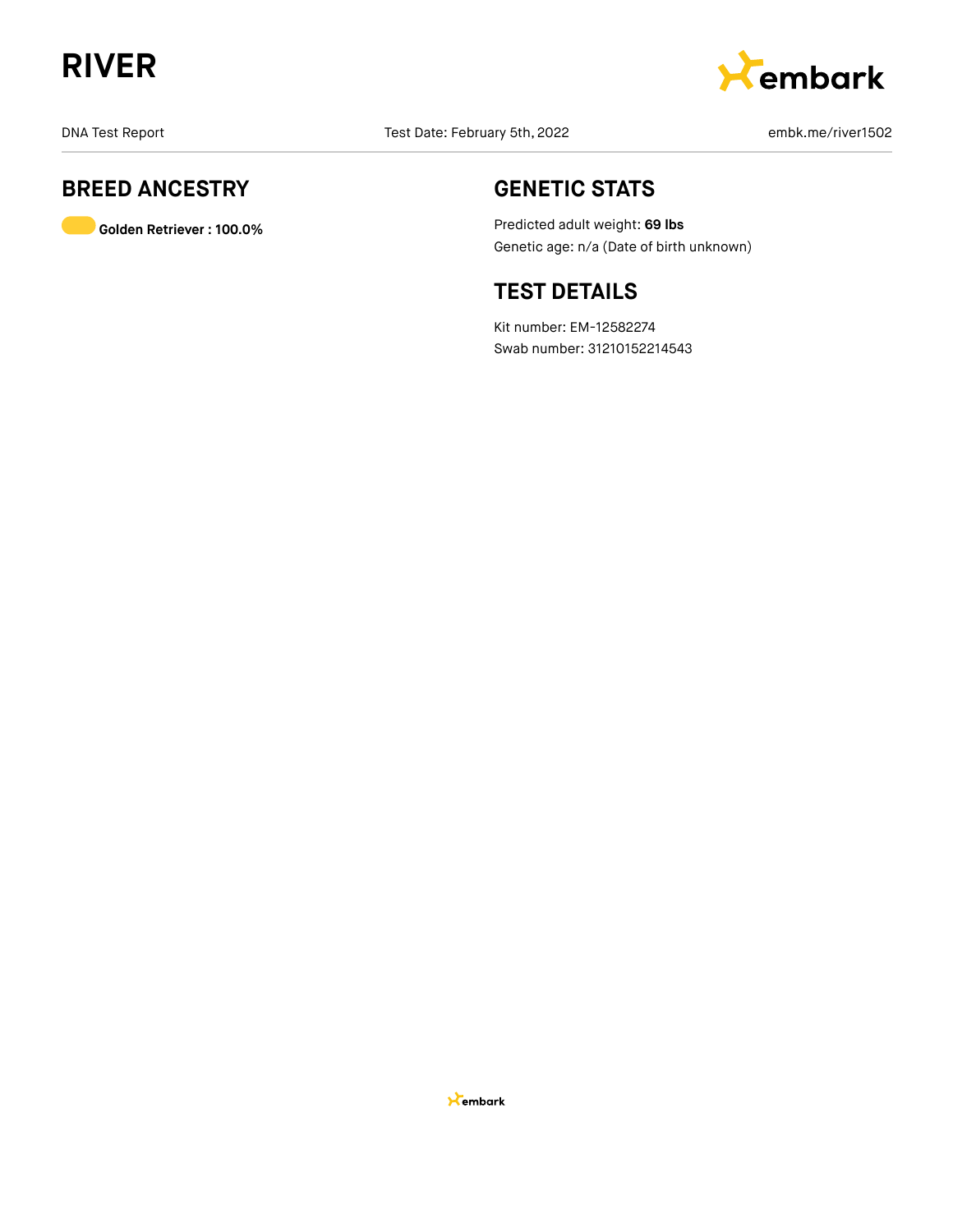

## **Fun Fact**

A Golden Retriever is also pictured in the Guinness Book of World's Records for "Most tennis balls held in mouth" (with 6).

DNA Test Report Test Date: February 5th, 2022 embk.me/river1502



## **GOLDEN RETRIEVER**

The Golden Retriever was developed in the early 19th century as an ideal hunting companion, able to retrieve birds on both land and water in the marshy Scottish countryside. Their friendliness and intelligence makes the both a popular family pet and an excellent working dog, well suited for being a service dog, therapy dog or for search and rescue. The third most popular breed in the US, the American and Canadian Goldens are generally lankier and darker than their British counterparts. Their wavy, feathered topcoat is water resistant, their undercoat helps them with thermoregulation and both coats have a tendency for heavy seasonal shedding. Goldens need lots of exercise (especially when younger), and their love of play and water means their owners usually get a lot of exercise too! In 2013, the 100th anniversary of Britain's Golden Retriever Club, Goldens from around the world came made the pilgrimage to the breed's birthplace in Scotland, where 222 of them posed in a single record-breaking photo. At the same time, the Golden Retriever Lifetime Study was getting started in the United States, recruiting 3,000 Golden Retrievers for a lifetime study aimed at understanding how genetics, lifestyle and environment influences healthy aging and cancer risk in Goldens.

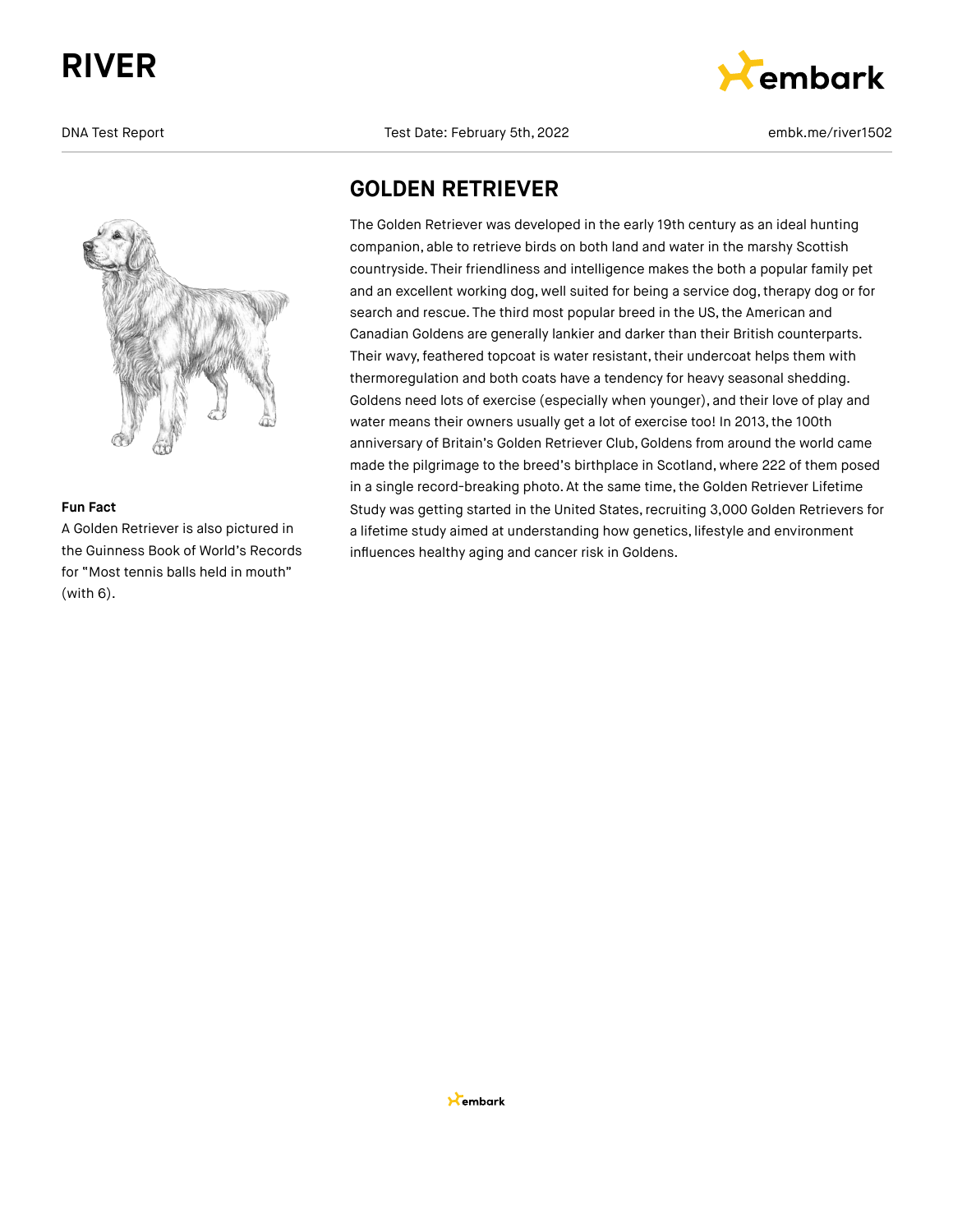



## **MATERNAL LINE**



Through River's mitochondrial DNA we can trace his mother's ancestry back to where dogs and people first became friends. This map helps you visualize the routes that his ancestors took to your home. Their story is described below the map.

## **HAPLOGROUP: A1a**

A1a is the most common maternal lineage among Western dogs. This lineage traveled from the site of dog domestication in Central Asia to Europe along with an early dog expansion perhaps 10,000 years ago. It hung around in European village dogs for many millennia. Then, about 300 years ago, some of the prized females in the line were chosen as the founding dogs for several dog breeds. That set in motion a huge expansion of this lineage. It's now the maternal lineage of the overwhelming majority of Mastiffs, Labrador Retrievers and Gordon Setters. About half of Boxers and less than half of Shar-Pei dogs descend from the A1a line. It is also common across the world among village dogs, a legacy of European colonialism.

## **HAPLOTYPE: A261**

Part of the large A1a haplogroup, this haplotype occurs in village dogs in Peru. Among breeds, it is most common in Golden Retrievers,Gordon Setters, and Labrador Retrievers.

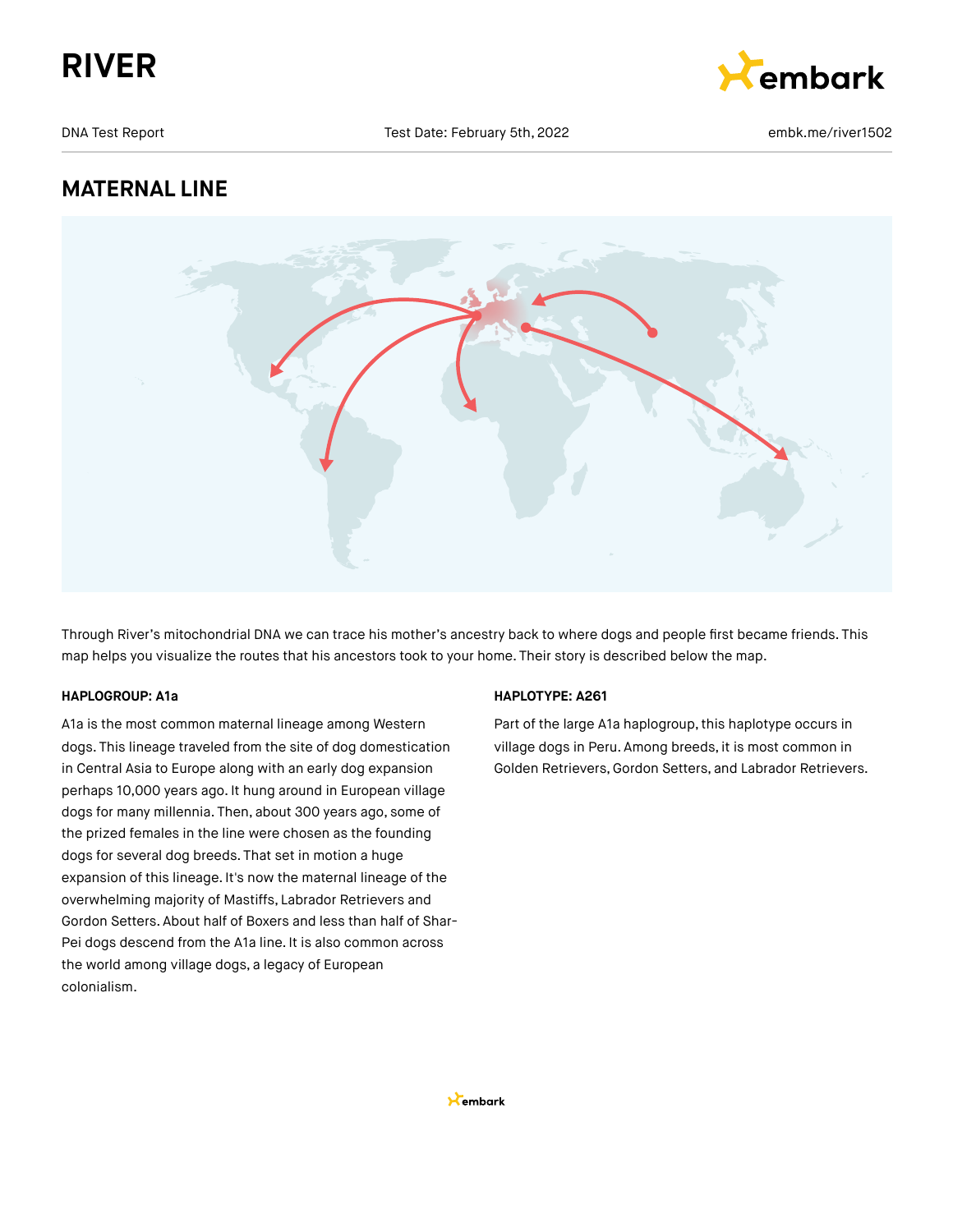



## **PATERNAL LINE**



Through River's Y chromosome we can trace his father's ancestry back to where dogs and people first became friends. This map helps you visualize the routes that his ancestors took to your home. Their story is described below the map.

## **HAPLOGROUP: A1a**

Some of the wolves that became the original dogs in Central Asia around 15,000 years ago came from this long and distinguished line of male dogs. After domestication, they followed their humans from Asia to Europe and then didn't stop there. They took root in Europe, eventually becoming the dogs that founded the Vizsla breed 1,000 years ago. The Vizsla is a Central European hunting dog, and all male Vizslas descend from this line. During the Age of Exploration, like their owners, these pooches went by the philosophy, "Have sail, will travel!" From the windy plains of Patagonia to the snug and homey towns of the American Midwest, the beaches of a Pacific paradise, and the broad expanse of the Australian outback, these dogs followed their masters to the outposts of empires. Whether through good fortune or superior genetics, dogs from the A1a lineage traveled the globe and took root across the world.Now you find village dogs from this line frolicking on Polynesian beaches, hanging out in villages across the

## **HAPLOTYPE: H1a.53**

Part of the A1a haplogroup, this haplotype occurs most frequently in Golden Retrievers, Border Collies, and the Coton de Tulear.

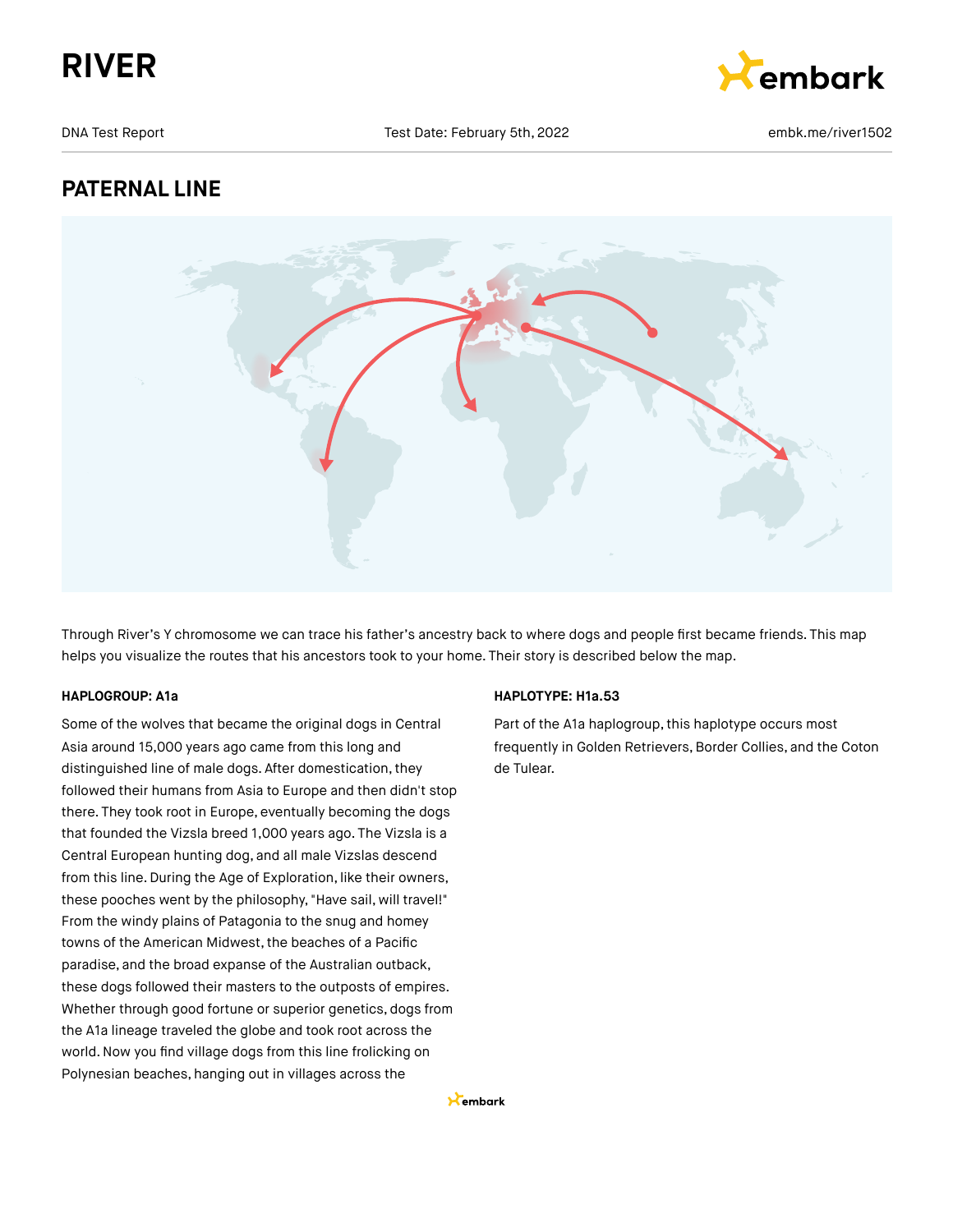



## **TRAITS: COAT COLOR**

## **E Locus (MC1R)**

The E Locus determines if and where a dog can produce dark (black or brown) hair. Dogs with two copies of the recessive **e** allele do not produce dark hairs at all, and will be "red" over their entire body. The shade of red, which can range from a deep copper to yellow/gold to cream, is dependent on other genetic factors including the Intensity loci. In addition to determining if a dog can develop dark hairs at all, the E Locus can give a dog a black "mask" or "widow's peak," unless the dog has overriding coat color genetic factors. Dogs with one or two copies of the **Em** allele usually have a melanistic mask (dark facial hair as commonly seen in the German Shepherd and Pug).Dogs with no copies of **Em** but one or two copies of the **Eg** allele usually have a melanistic "widow's peak" (dark forehead hair as commonly seen in the Afghan Hound and Borzoi, where it is called either "grizzle" or "domino").

**No dark hairs anywhere (ee)**

#### **K Locus (CBD103)**

The K Locus **K<sup>B</sup>** allele "overrides" the A Locus, meaning that it prevents the A Locus genotype from affecting coat color. For this reason, the **K<sup>B</sup> allele is referred to as the "dominant** black" allele. As a result, dogs with at least one **K<sup>B</sup> allele will usually have solid black** or brown coats (or red/cream coats if they are **ee** at the E Locus) regardless of their genotype at the A Locus, although several other genes could impact the dog's coat and cause other patterns, such as white spotting. Dogs with the k<sup>y</sup>k<sup>y</sup> genotype will show a coat color pattern based on the genotype they have at the A Locus. Dogs who test as  $K^B K^y$  may be brindle rather than black or brown.

**Not expressed (K K ) B B**

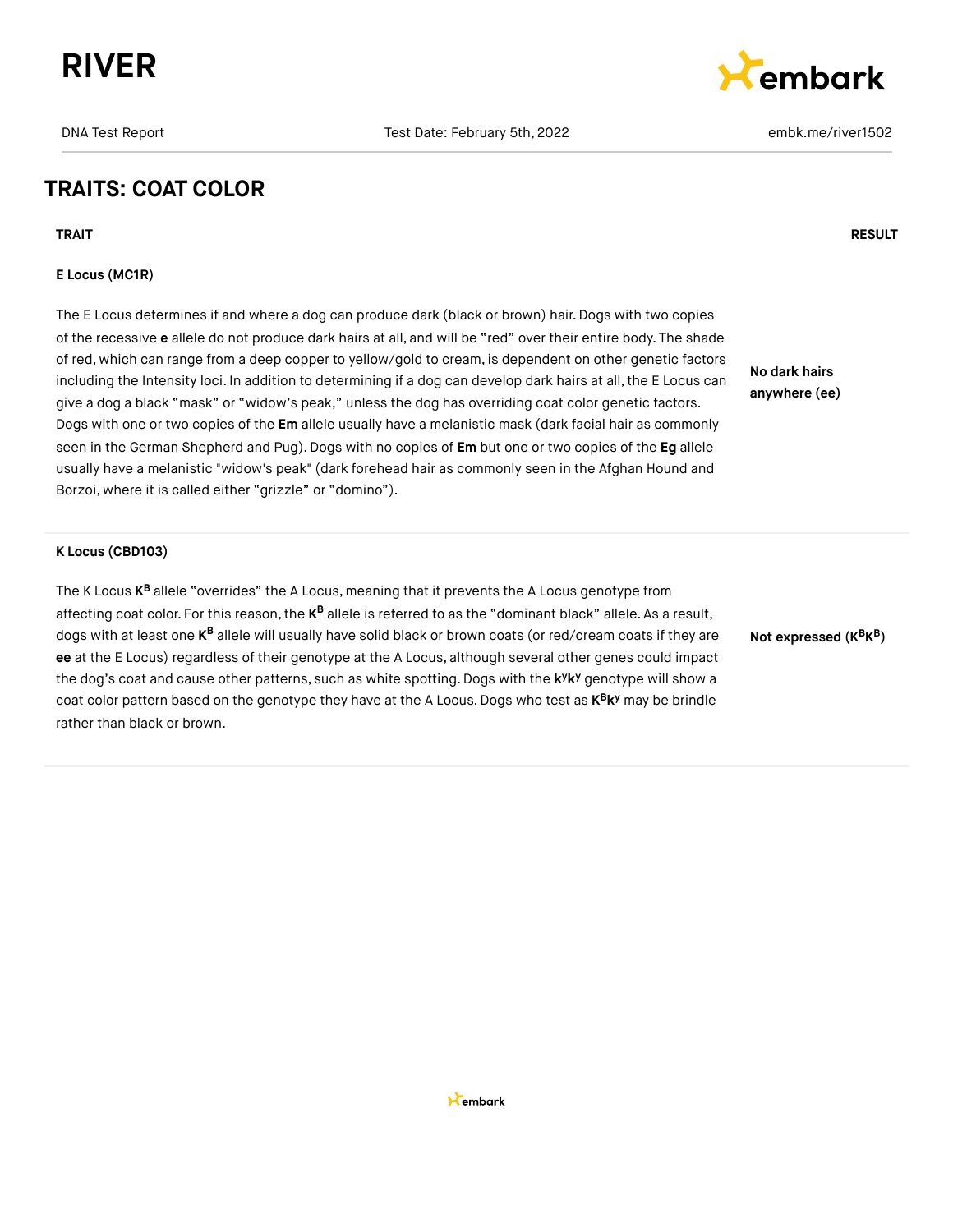



## **TRAITS: COAT COLOR (CONTINUED)**

#### **TRAIT RESULT**

#### **Intensity Loci LINKAGE**

Areas of a dog's coat where dark (black or brown) pigment is not expressed either contain red/yellow pigment, or no pigment at all. Five locations across five chromosomes explain approximately 70% of red pigmentation "intensity" variation across all dogs. Dogs with a result of **Intense Red Pigmentation** will likely have deep red hair like an Irish Setter or "apricot" hair like some Poodles, dogs with a result of **Intermediate Red Pigmentation** will likely have tan or yellow hair like a Soft-Coated Wheaten Terrier, and dogs with **Dilute Red Pigmentation** will likely have cream or white hair like a Samoyed. Because the mutations we test may not directly cause differences in red pigmentation intensity, we consider this to be a linkage test.

**Any pigmented hair likely yellow or tan (Intermediate Red Pigmentation)**

#### **A Locus (ASIP)**

The A Locus controls switching between black and red pigment in hair cells, but it will only be expressed in dogs that are not ee at the E Locus and are k<sup>y</sup>k<sup>y</sup> at the K Locus. Sable (also called "Fawn") dogs have a mostly or entirely red coat with some interspersed black hairs. Agouti (also called "Wolf Sable") dogs have red hairs with black tips, mostly on their head and back.Black and tan dogs are mostly black or brown with lighter patches on their cheeks, eyebrows, chest, and legs. Recessive black dogs have solid-colored black or brown coats.

### **Not expressed (a a) t**

#### **D Locus (MLPH)**

The D locus result that we report is determined by two different genetic variants that can work together to cause diluted pigmentation. These are the common **d** allele, also known as "**d1**", and a less common allele known as "d2". Dogs with two d alleles, regardless of which variant, will have all black pigment lightened ("diluted") to gray, or brown pigment lightened to lighter brown in their hair, skin, and sometimes eyes. There are many breed-specific names for these dilute colors, such as "blue", "charcoal", "fawn", "silver", and "Isabella".Note that in certain breeds, dilute dogs have a higher incidence of Color Dilution Alopecia. Dogs with one **d** allele will not be dilute, but can pass the **d** allele on to their puppies. To view your dog's **d1** and **d2** test results, click the "SEE DETAILS" link in the upper right hand corner of the "Base Coat Color" section of the Traits page, and then click the "VIEW SUBLOCUS RESULTS" link at the bottom of the page.



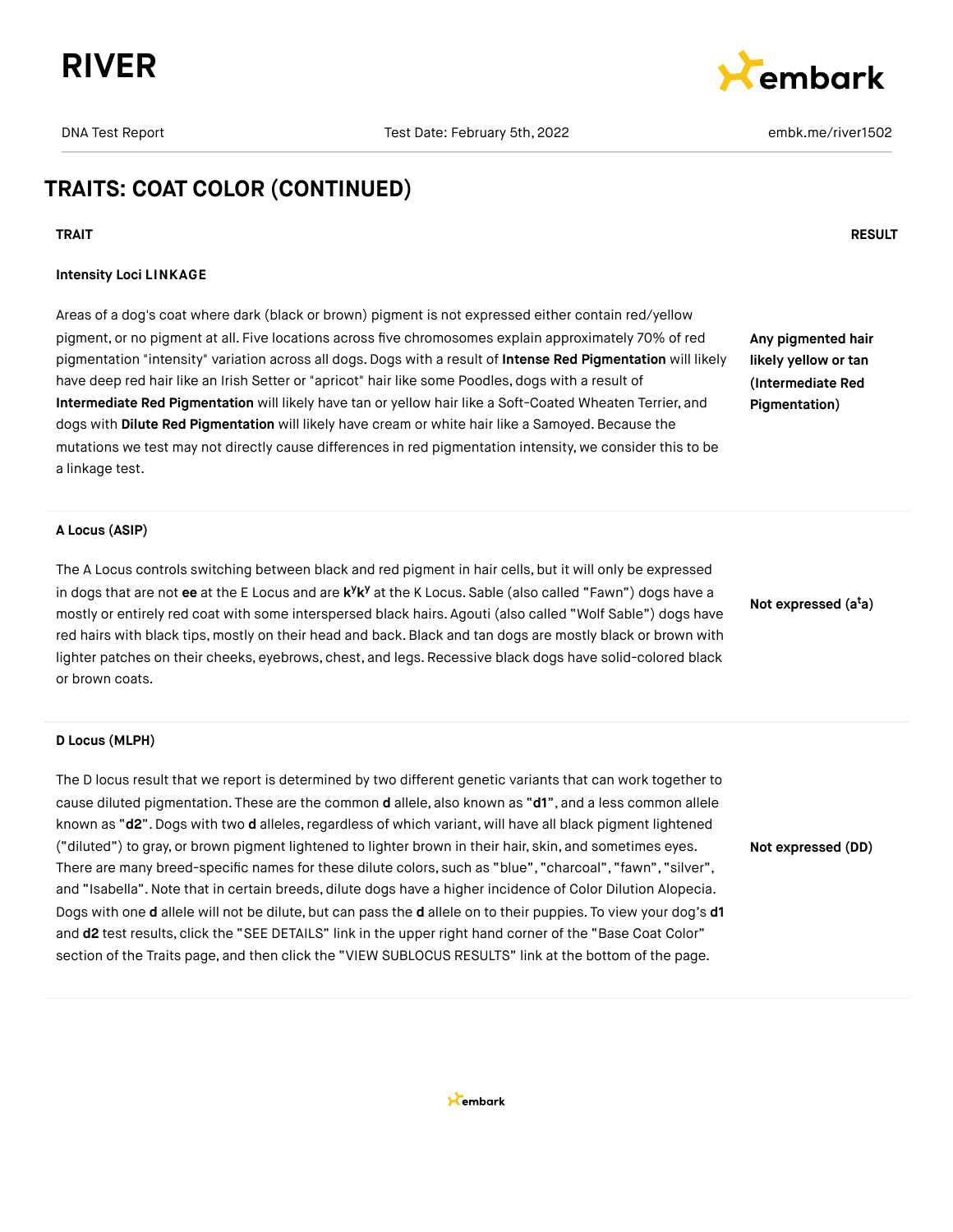



## **TRAITS: COAT COLOR (CONTINUED)**

## **TRAIT RESULT**

## **Cocoa (HPS3)**

Dogs with the **coco** genotype will produce dark brown pigment instead of black in both their hair and skin. Dogs with the **Nco** genotype will produce black pigment, but can pass the **co** allele on to their puppies. Dogs that have the **coco** genotype as well as the **bb** genotype at the B locus are generally a lighter brown than dogs that have the **Bbb** or **BB** genotypes at the B locus. **No co alleles, not expressed (NN)**

## **B Locus (TYRP1)**

Dogs with two copies of the **b** allele produce brown pigment instead of black in both their hair and skin. Dogs with one copy of the **b** allele will produce black pigment, but can pass the **b** allele on to their puppies. E Locus **ee** dogs that carry two **b** alleles will have red or cream coats, but have brown noses, eye rims, and footpads (sometimes referred to as "Dudley Nose" in Labrador Retrievers). "Liver" or "chocolate" is the preferred color term for brown in most breeds; in the Doberman Pinscher it is referred to as "red".

**Likely black colored nose/feet (BB)**

## **Saddle Tan (RALY)**

The "Saddle Tan" pattern causes the black hairs to recede into a "saddle" shape on the back, leaving a tan face, legs, and belly, as a dog ages. The Saddle Tan pattern is characteristic of breeds like the Corgi, Beagle, and German Shepherd.Dogs that have the **II** genotype at this locus are more likely to be mostly black with tan points on the eyebrows, muzzle, and legs as commonly seen in the Doberman Pinscher and the Rottweiler. This gene modifies the A Locus **a<sup>t</sup>** allele, so dogs that do not express **a<sup>t</sup>** are not influenced by this gene.

**Not expressed (NI)**

## **S Locus (MITF)**

The S Locus determines white spotting and pigment distribution. MITF controls where pigment is produced, and an insertion in the MITF gene causes a loss of pigment in the coat and skin, resulting in white hair and/or pink skin. Dogs with two copies of this variant will likely have breed-dependent white patterning, with a nearly white, parti, or piebald coat. Dogs with one copy of this variant will have more limited white spotting and may be considered flash, parti or piebald. This MITF variant does not explain all white spotting patterns in dogs and other variants are currently being researched. Some dogs may have small amounts of white on the paws, chest, face, or tail regardless of their S Locus genotype.

**Likely to have little to no white in coat (SS)**

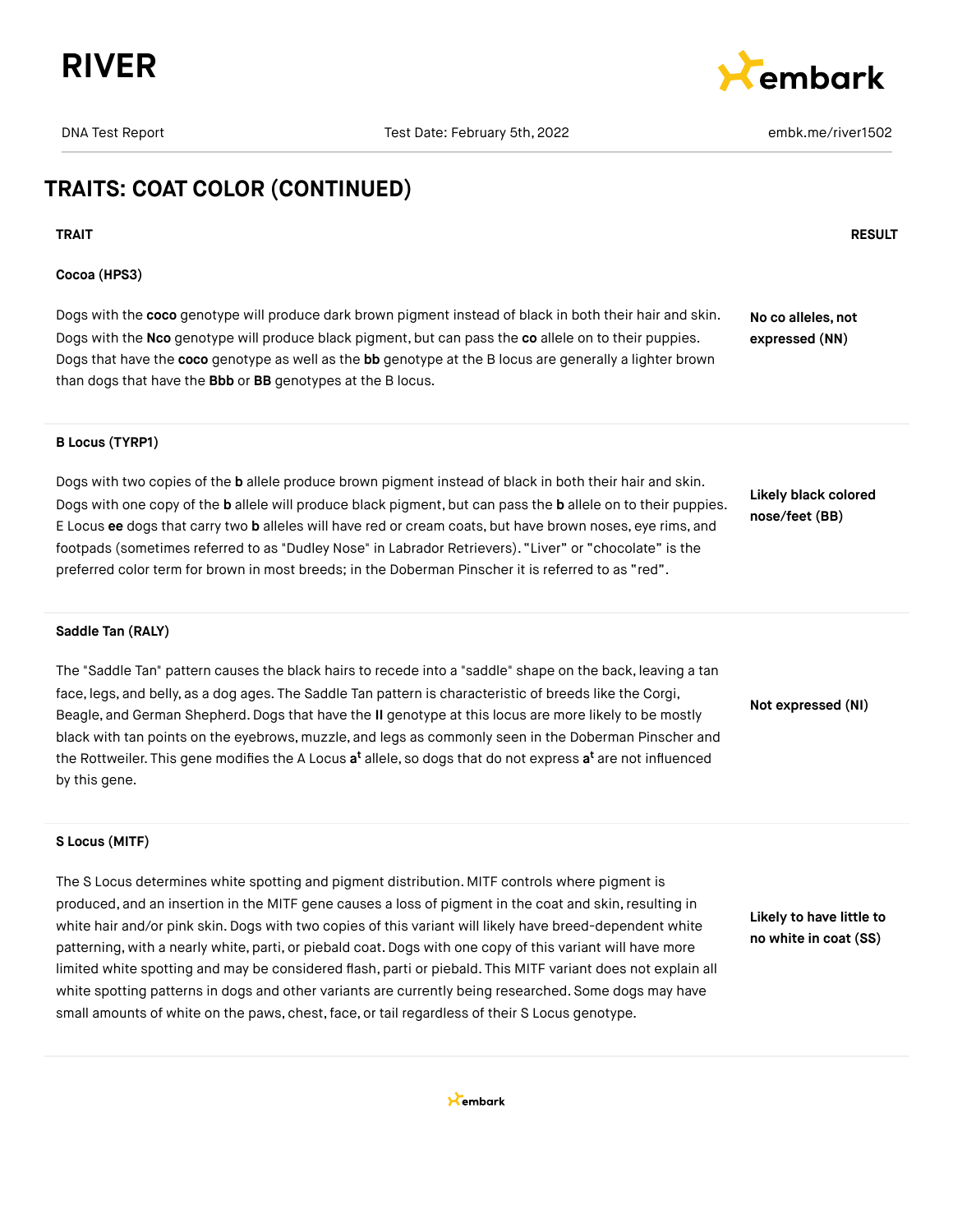



**No merle alleles (mm)**

## **TRAITS: COAT COLOR (CONTINUED)**

## **TRAIT RESULT**

## **M Locus (PMEL)**

Merle coat patterning is common to several dog breeds including the Australian Shepherd, Catahoula Leopard Dog, and Shetland Sheepdog, among many others. Merle arises from an unstable SINE insertion (which we term the "M\*" allele) that disrupts activity of the pigmentary gene PMEL, leading to mottled or patchy coat color. Dogs with an M<sup>\*</sup>m result are likely to be phenotypically merle or could be "nonexpressing" merle, meaning that the merle pattern is very subtle or not at all evident in their coat. Dogs with an **M\*M\*** result are likely to be phenotypically merle or double merle. Dogs with an **mm** result have no merle alleles and are unlikely to have a merle coat pattern.

Note that Embark does not currently distinguish between the recently described cryptic, atypical, atypical+, classic, and harlequin merle alleles. Our merle test only detects the presence, but not the length of the SINE insertion. We do not recommend making breeding decisions on this result alone. Please pursue further testing for allelic distinction prior to breeding decisions.

## **R Locus (USH2A) LINKAGE**

The R Locus regulates the presence or absence of the roan coat color pattern. Partial duplication of the USH2A gene is strongly associated with this coat pattern. Dogs with at least one **R** allele will likely have roaning on otherwise uniformly unpigmented white areas. Roan appears in white areas controlled by the S Locus but not in other white or cream areas created by other loci, such as the E Locus with **ee** along with Dilute Red Pigmentation by I Locus (for example, in Samoyeds). Mechanisms for controlling the extent of roaning are currently unknown, and roaning can appear in a uniform or non-uniform pattern. Further, nonuniform roaning may appear as ticked, and not obviously roan. The roan pattern can appear with or without ticking.

**Likely no impact on coat pattern (rr)**

## **H Locus (Harlequin)**

This pattern is recognized in Great Danes and causes dogs to have a white coat with patches of darker pigment. A dog with an **Hh** result will be harlequin if they are also **M\*m** or **M\*M\*** at the M Locus and are not **ee** at the E locus.Dogs with a result of **hh** will not be harlequin. This trait is thought to be homozygous lethal; a living dog with an **HH** genotype has never been found.

**No harlequin alleles (hh)**

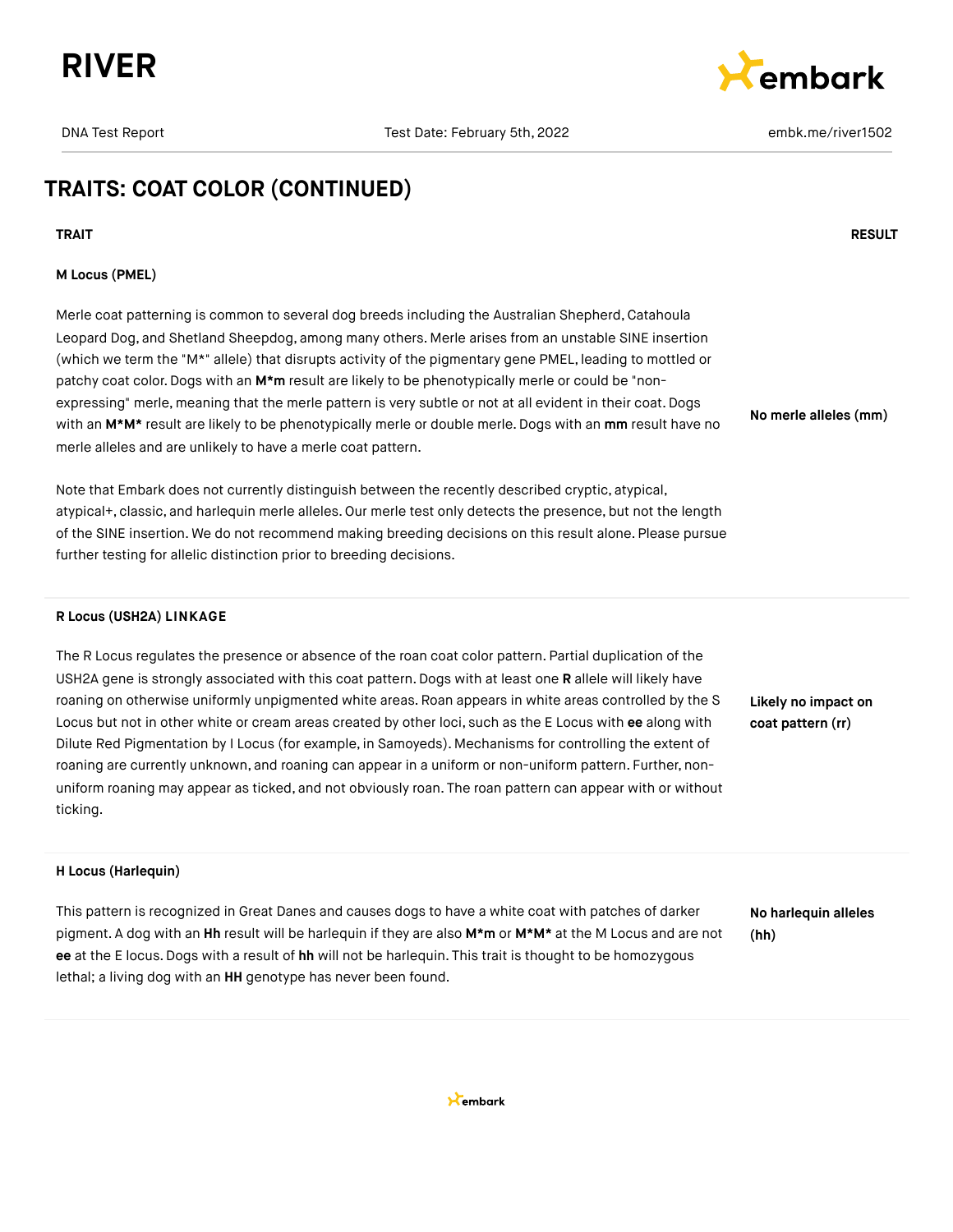



## **TRAITS: OTHER COAT TRAITS**

#### **TRAIT RESULT**

## **Furnishings (RSPO2) LINKAGE**

Dogs with one or two copies of the **F** allele have "furnishings": the mustache, beard, and eyebrows characteristic of breeds like the Schnauzer, Scottish Terrier, and Wire Haired Dachshund. A dog with two **I** alleles will not have furnishings, which is sometimes called an "improper coat" in breeds where furnishings are part of the breed standard. The mutation is a genetic insertion which we measure indirectly using a linkage test highly correlated with the insertion.

**Likely unfurnished (no mustache, beard, and/or eyebrows) (II)**

#### **Coat Length (FGF5)**

The FGF5 gene is known to affect hair length in many different species, including cats, dogs, mice, and humans. In dogs,the **T** allele confers a long, silky haircoat as observed in the Yorkshire Terrier and the Long Haired Whippet. The ancestral **G** allele causes a shorter coat as seen in the Boxer or the American Staffordshire Terrier. In certain breeds (such as Corgi), the long haircoat is described as "fluff."

**Likely long coat (TT)**

#### **Shedding (MC5R)**

Dogs with at least one copy of the ancestral **C** allele, like many Labradors and German Shepherd Dogs, are heavy or seasonal shedders, while those with two copies of the **T** allele, including many Boxers, Shih Tzus and Chihuahuas,tend to be lighter shedders.Dogs with furnished/wire-haired coats caused by RSPO2 (the furnishings gene) tend to be low shedders regardless of their genotype at this gene.

#### **Hairlessness (FOXI3) LINKAGE**

A duplication in the FOXI3 gene causes hairlessness over most of the body as well as changes in tooth shape and number. This mutation occurs in Peruvian Inca Orchid, Xoloitzcuintli (Mexican Hairless), and Chinese Crested (other hairless breeds have different mutations). Dogs with the **NDup** genotype are likely to be hairless while dogs with the **NN** genotype are likely to have a normal coat. The **DupDup** genotype has never been observed, suggesting that dogs with that genotype cannot survive to birth. Please note that this is a linkage test, so it may not be as predictive as direct tests of the mutation in some lines.

**Likely heavy/seasonal shedding (CT)**

**Very unlikely to be hairless (NN)**

#### **Hairlessness (SGK3)**

Hairlessness in the American Hairless Terrier arises from a mutation in the SGK3 gene. Dogs with the **ND** genotype are likely to be hairless while dogs with the **NN** genotype are likely to have a normal coat.

**Very unlikely to be hairless (NN)**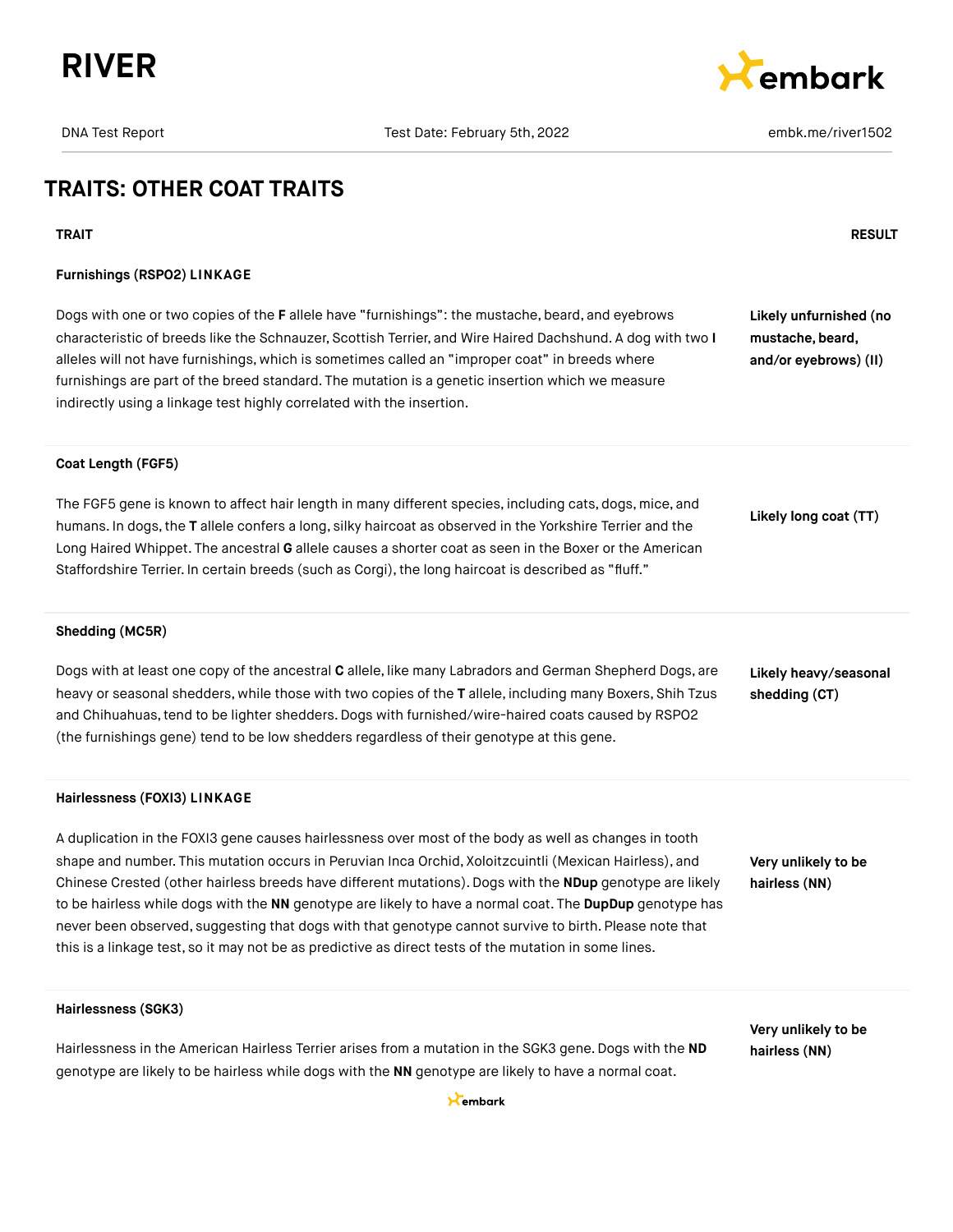



## **TRAITS: OTHER COAT TRAITS (CONTINUED)**

## **TRAIT RESULT**

## **Oculocutaneous Albinism Type 2 (SLC45A2) LINKAGE**

Dogs with two copies **DD** of this deletion in the SLC45A2 gene have oculocutaneous albinism (OCA), also known as Doberman Z Factor Albinism, a recessive condition characterized by severely reduced or absent pigment in the eyes, skin, and hair. Affected dogs sometimes suffer from vision problems due to lack of eye pigment (which helps direct and absorb ambient light) and are prone to sunburn. Dogs with a single copy of the deletion **ND** will not be affected but can pass the mutation on to their offspring. This particular mutation can be traced back to a single white Doberman Pinscher born in 1976, and it has only been observed in dogs descended from this individual. Please note that this is a linkage test, so it may not be as predictive as direct tests of the mutation in some lines. **Likely not albino (NN)**

## **Coat Texture (KRT71)**

Dogs with a long coat and at least one copy of the **T** allele have a wavy or curly coat characteristic of Poodles and Bichon Frises. Dogs with two copies of the ancestral **C** allele are likely to have a straight coat, but there are other factors that can cause a curly coat,for example if they at least one **F** allele for the Furnishings (RSPO2) gene then they are likely to have a curly coat. Dogs with short coats may carry one or two copies of the **T** allele but still have straight coats.

**Likely straight coat (CC)**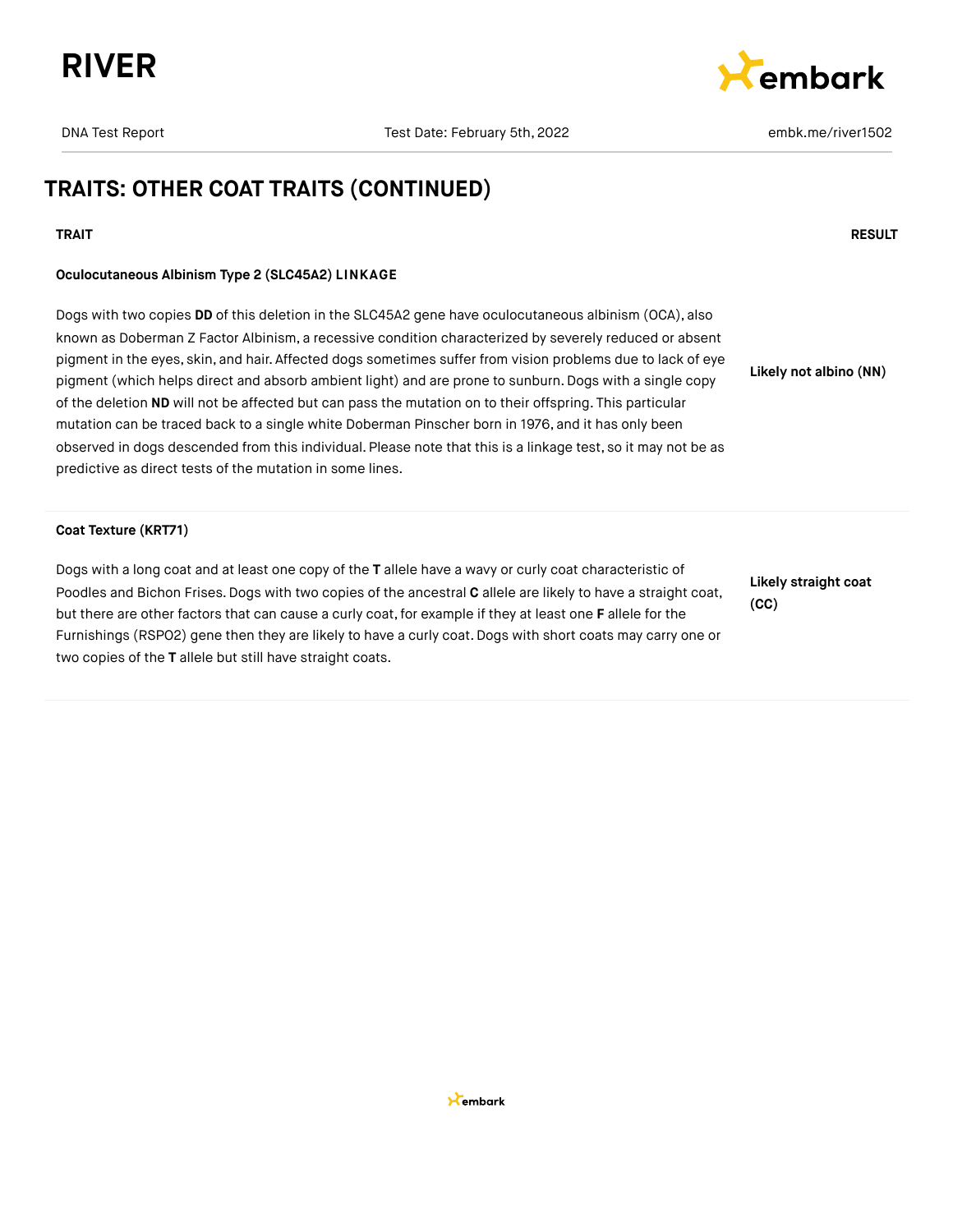



## **TRAITS: OTHER BODY FEATURES**

## **Muzzle Length (BMP3)**

Dogs in medium-length muzzle (mesocephalic) breeds like Staffordshire Terriers and Labradors, and long muzzle (dolichocephalic) breeds like Whippet and Collie have one, or more commonly two, copies of the ancestral **C** allele.Dogs in many short-length muzzle (brachycephalic) breeds such as the English Bulldog, Pug, and Pekingese have two copies of the derived **A** allele. At least five different genes affect muzzle length in dogs, with BMP3 being the only one with a known causal mutation. For example, the skull shape of some breeds, including the dolichocephalic Scottish Terrier or the brachycephalic Japanese Chin, appear to be caused by other genes. Thus, dogs may have short or long muzzles due to other genetic factors that are not yet known to science.

**Likely medium or long muzzle (CC)**

## **Tail Length (T)**

Whereas most dogs have two **C** alleles and a long tail, dogs with one **G** allele are likely to have a bobtail, which is an unusually short or absent tail. This mutation causes natural bobtail in many breeds including the Pembroke Welsh Corgi, the Australian Shepherd, and the Brittany Spaniel. Dogs with GG genotypes have not been observed, suggesting that dogs with the **GG** genotype do not survive to birth. Please note that this mutation does not explain every natural bobtail! While certain lineages of Boston Terrier, English Bulldog,Rottweiler, Miniature Schnauzer, Cavalier King Charles Spaniel, and Parson Russell Terrier, and Dobermans are born with a natural bobtail, these breeds do not have this mutation. This suggests that other unknown genetic mutations can also lead to a natural bobtail.

#### **Hind Dewclaws (LMBR1)**

Common in certain breeds such as the Saint Bernard, hind dewclaws are extra, nonfunctional digits located midway between a dog's paw and hock. Dogs with at least one copy of the **T** allele have about a 50% chance of having hind dewclaws.Note that other (currently unknown to science) mutations can also cause hind dewclaws, so some **CC** or **TC** dogs will have hind dewclaws.

**Likely normal-length tail (CC)**

**Unlikely to have hind dew claws (CC)**



#### **TRAIT RESULT**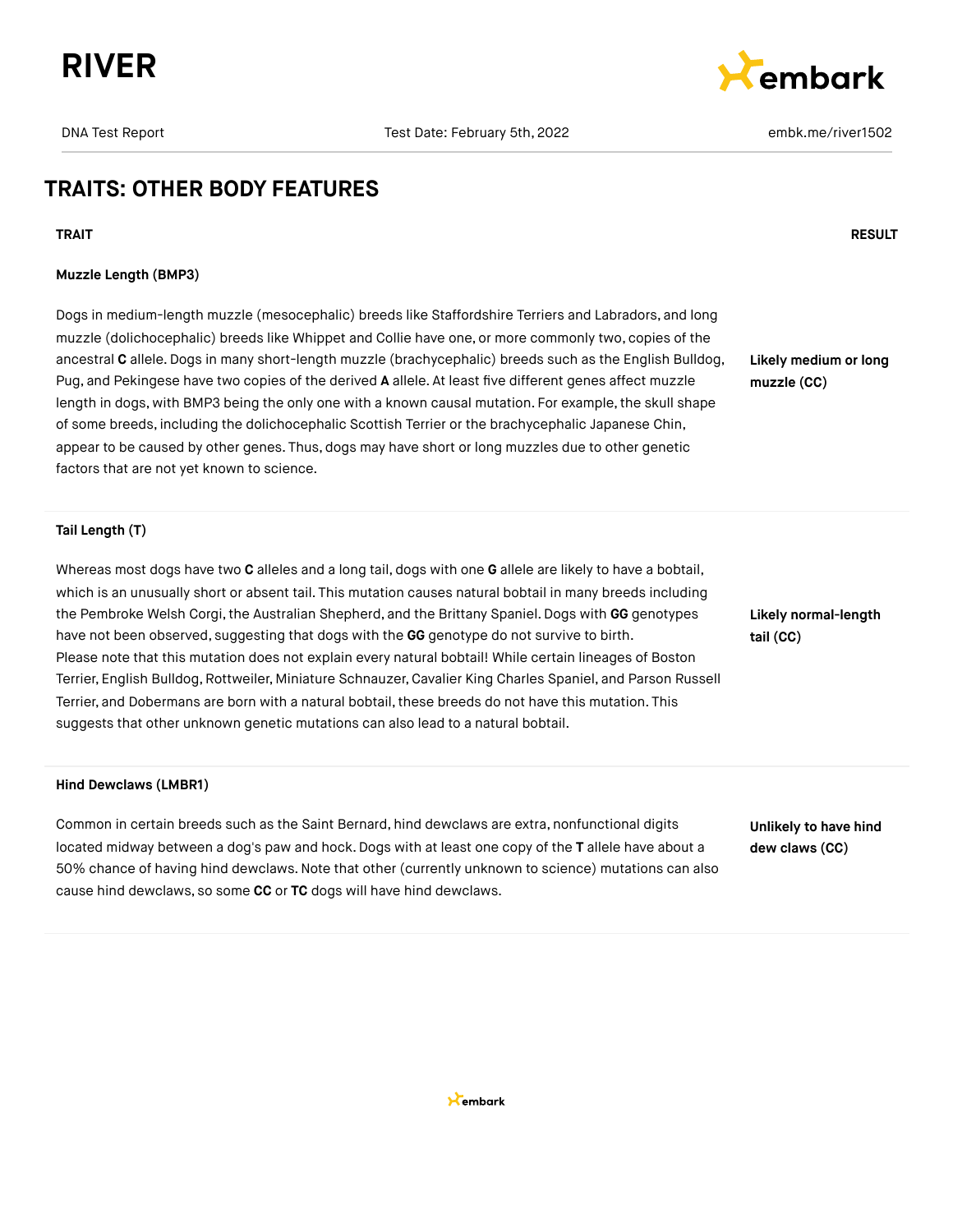



## **TRAITS: OTHER BODY FEATURES (CONTINUED)**

## **TRAIT RESULT**

## **Blue Eye Color (ALX4) LINKAGE**

Embark researchers discovered this large duplication associated with blue eyes in Arctic breeds like Siberian Husky as well as tri-colored (non-merle) Australian Shepherds. Dogs with at least one copy of the duplication (**Dup**) are more likely to have at least one blue eye. Some dogs with the duplication may have only one blue eye (complete heterochromia) or may not have blue eyes at all; nevertheless,they can still pass the duplication and the trait to their offspring.**NN** dogs do not carry this duplication, but may have blue eyes due to other factors, such as merle. Please note that this is a linkage test, so it may not be as predictive as direct tests of the mutation in some lines.

**Less likely to have blue eyes (NN)**

#### **Back Muscling & Bulk, Large Breed (ACSL4)**

The **T** allele is associated with heavy muscling along the back and trunk in characteristically "bulky" largebreed dogs including the Saint Bernard, Bernese Mountain Dog, Greater Swiss Mountain Dog, and Rottweiler. The "bulky" **T** allele is absent from leaner shaped large breed dogs like the Great Dane, Irish Wolfhound, and Scottish Deerhound, which are fixed for the ancestral **C** allele.Note that this mutation does not seem to affect muscling in small or even mid-sized dog breeds with notable back muscling, including the American Staffordshire Terrier, Boston Terrier, and the English Bulldog.

**Likely normal muscling (CC)**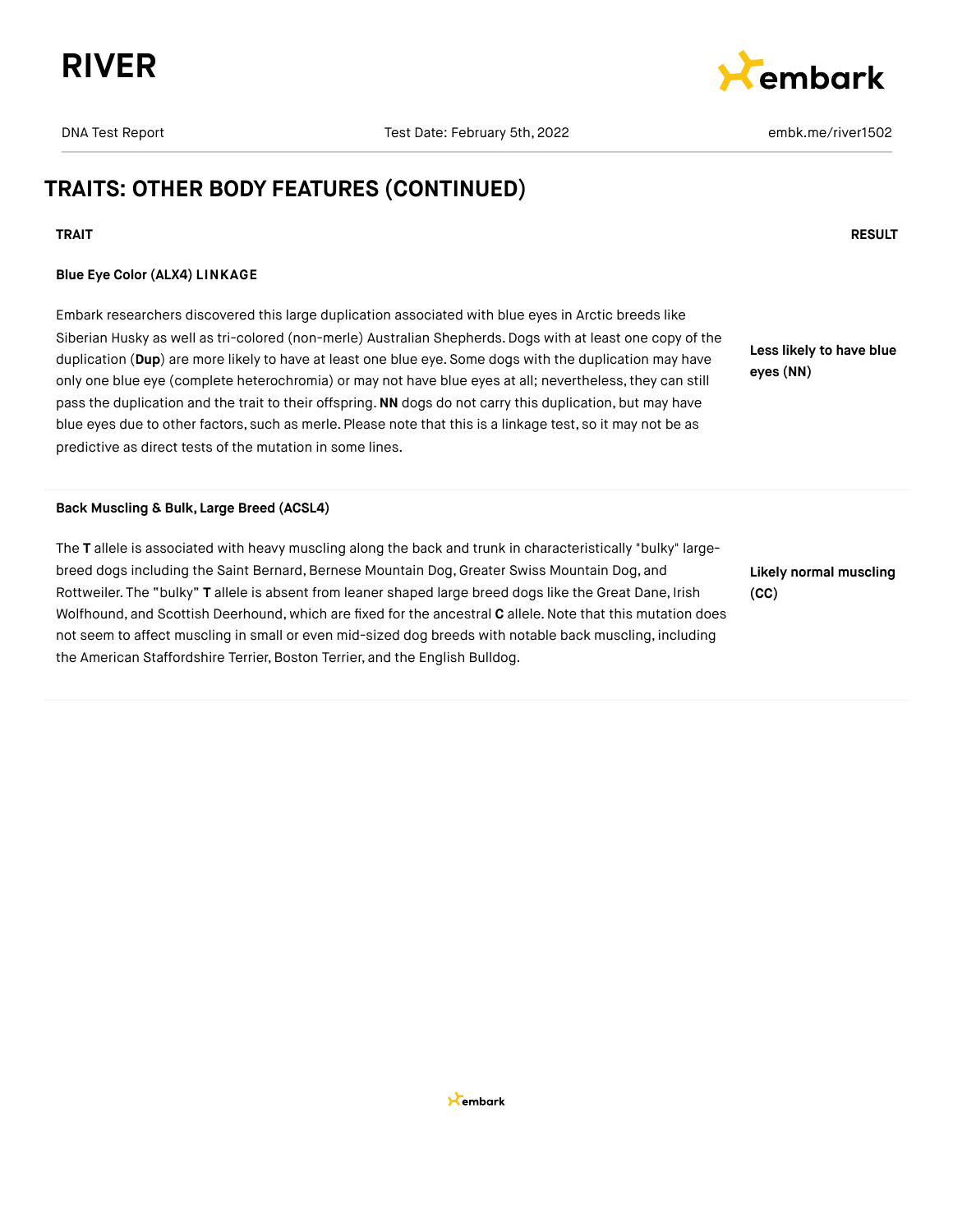



| <b>DNA Test Report</b>                             | Test Date: February 5th, 2022 | embk.me/river1502 |
|----------------------------------------------------|-------------------------------|-------------------|
| <b>TRAITS: BODY SIZE</b>                           |                               |                   |
| <b>TRAIT</b>                                       |                               | <b>RESULT</b>     |
| Body Size (IGF1)                                   |                               | Larger (NN)       |
| The I allele is associated with smaller body size. |                               |                   |
| Body Size (IGFR1)                                  |                               | Larger (GG)       |
| The A allele is associated with smaller body size. |                               |                   |
| Body Size (STC2)                                   |                               | Larger (TT)       |
| The A allele is associated with smaller body size. |                               |                   |
| Body Size (GHR - E191K)                            |                               | Larger (GG)       |
| The A allele is associated with smaller body size. |                               |                   |
| Body Size (GHR - P177L)                            |                               | Larger (CC)       |
| The T allele is associated with smaller body size. |                               |                   |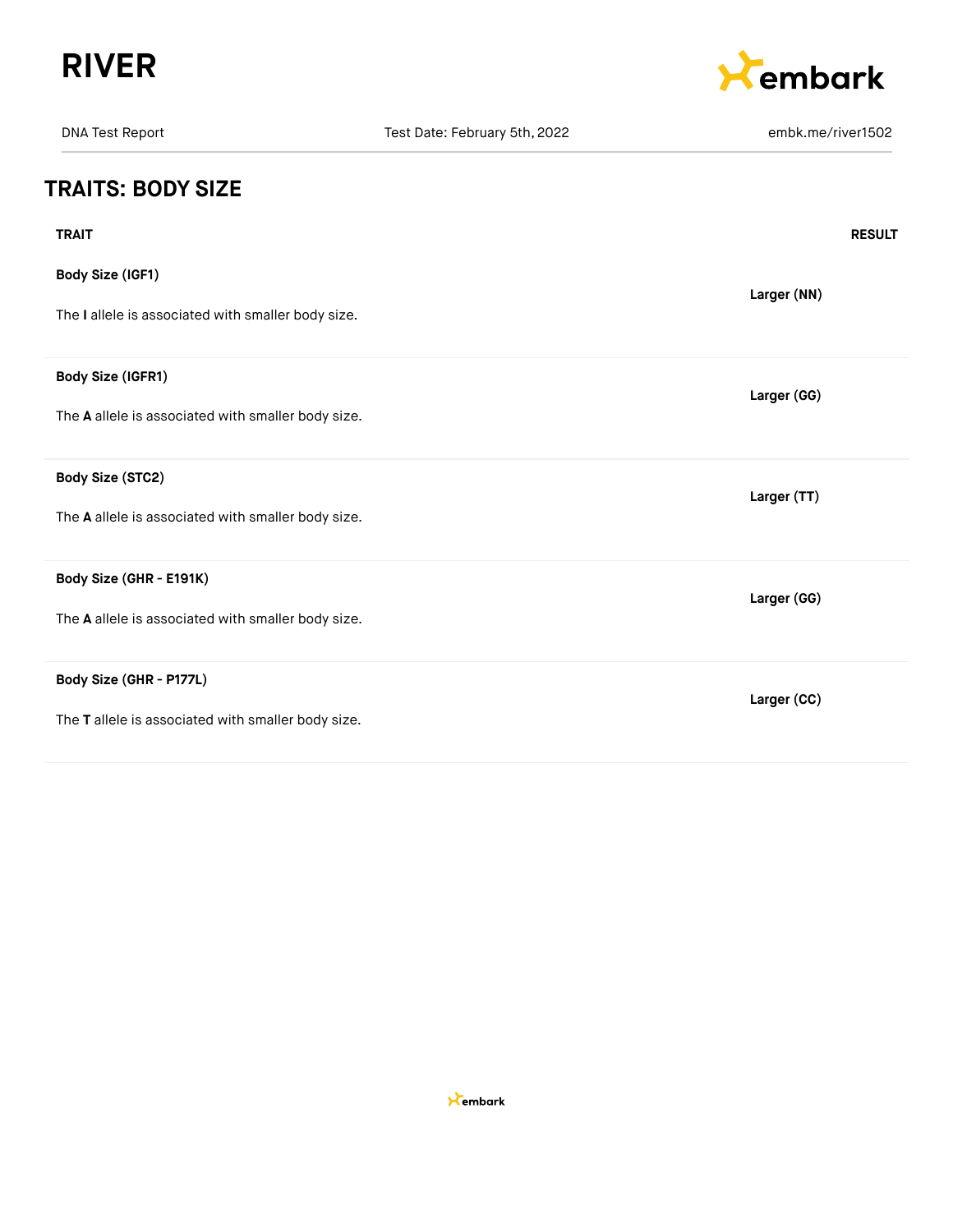



## **TRAITS: PERFORMANCE**

**TRAIT RESULT**

## **Altitude Adaptation (EPAS1)**

This mutation causes dogs to be especially tolerant of low oxygen environments (hypoxia), such as those found at high elevations.Dogs with at least one **A** allele are less susceptible to "altitude sickness." This mutation was originally identified in breeds from high altitude areas such as the Tibetan Mastiff. **Normal altitude tolerance (GG)**

## **Appetite (POMC) LINKAGE**

This mutation in the POMC gene is found primarily in Labrador and Flat Coated Retrievers.Compared to dogs with no copies of the mutation (**NN**), dogs with one (**ND**) or two (**DD**) copies of the mutation are more likely to have high food motivation, which can cause them to eat excessively, have higher body fat percentage, and be more prone to obesity. Read more about the genetics of POMC, and learn how you can contribute to research, in our blog post [\(https://embarkvet.com/resources/blog/pomc-dogs/\).](https://embarkvet.com/resources/blog/pomc-dogs/) We measure this result using a linkage test. **Normal food motivation (NN)**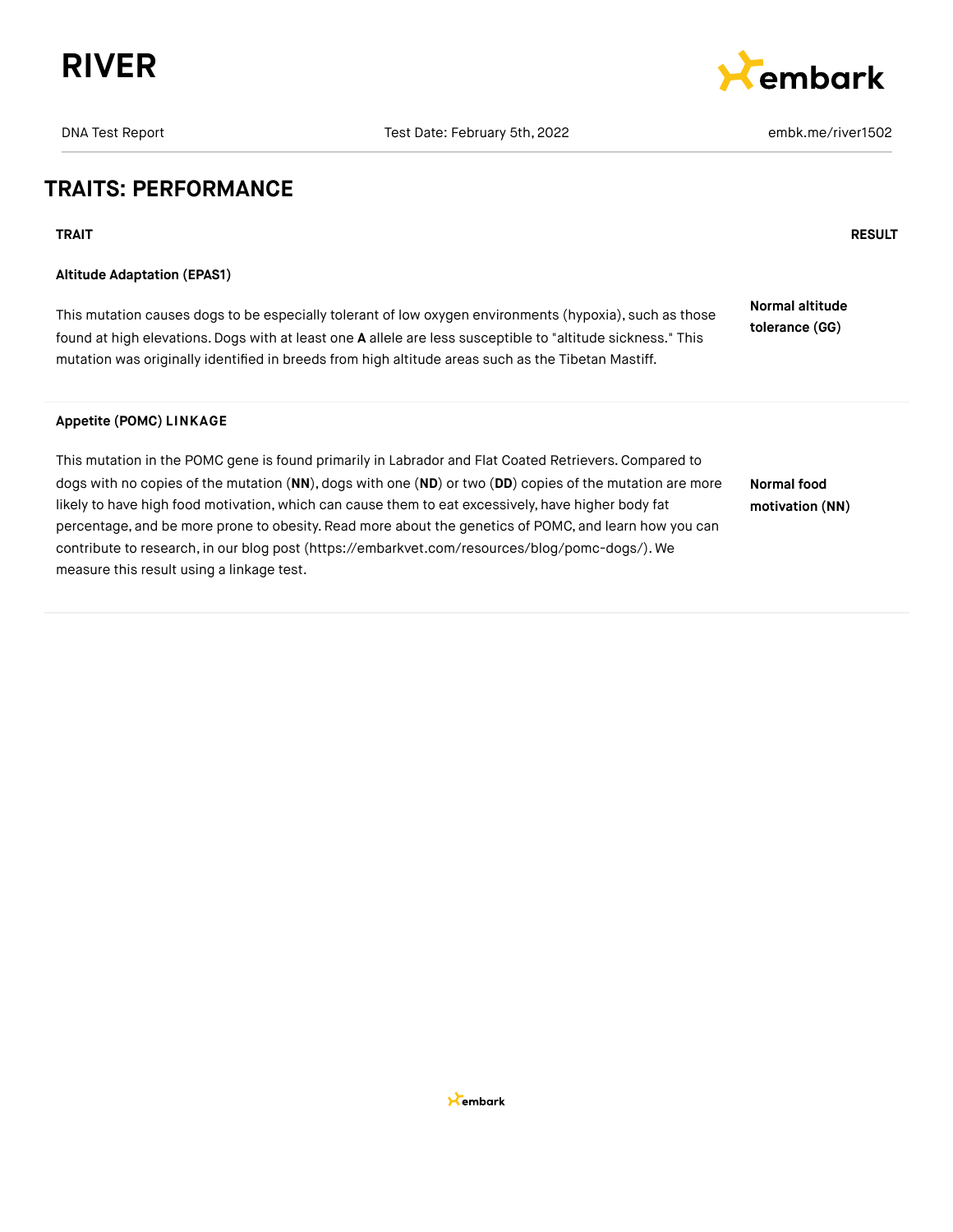# **RIVER**



DNA Test Report Test Date: February 5th, 2022 embk.me/river1502

## **CLINICAL TOOLS**

These clinical genetic tools can inform clinical decisions and diagnoses. These tools do not predict increased risk for disease.

## **Alanine Aminotransferase Activity (GPT)**

River's baseline ALT level may be Low Normal  $\mathbf O$ 

## **Why is this important to your vet?**

River has one copy of a variant associated with reduced ALT activity as measured on veterinary blood chemistry panels. Please inform your veterinarian that River has this genotype, as ALT is often used as an indicator of liver health and River is likely to have a lower than average resting ALT activity. As such, an increase in River's ALT activity could be evidence of liver damage, even if it is within normal limits by standard ALT reference ranges.

## **What is Alanine Aminotransferase Activity?**

Alanine aminotransferase (ALT) is a clinical tool that can be used by veterinarians to better monitor liver health. This result is not associated with liver disease. ALT is one of several values veterinarians measure on routine blood work to evaluate the liver. It is a naturally occurring enzyme located in liver cells that helps break down protein. When the liver is damaged or inflamed, ALT is released into the bloodstream.

## **How vets diagnose this condition**

Genetic testing is the only way to provide your veterinarian with this clinical tool.

## **How this condition is treated**

Veterinarians may recommend blood work to establish a baseline ALT value for healthy dogs with one or two copies of this variant.

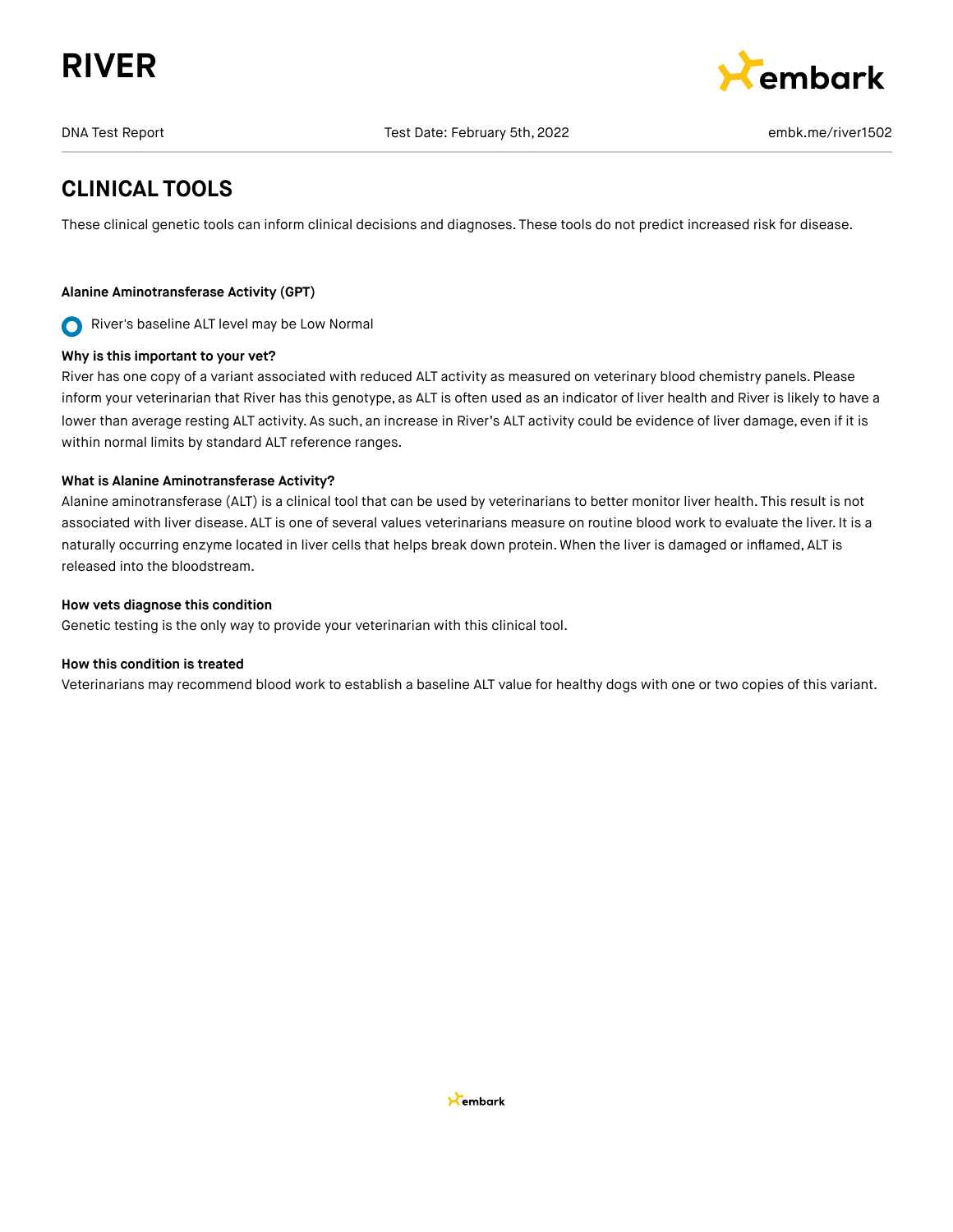



## **HEALTH REPORT**

## **How to interpret River's genetic health results:**

If River inherited any of the variants that we tested, they will be listed at the top of the Health Report section, along with a description of how to interpret this result. We also include all of the variants that we tested River for that we did not detect the risk variant for.

## **A genetic test is not a diagnosis**

This genetic test does not diagnose a disease. Please talk to your vet about your dog's genetic results, or if you think that your pet may have a health condition or disease.



## **Good news!**

River is not at increased risk for the genetic health conditions that Embark tests.

| <b>Breed-Relevant Genetic Conditions</b> | 10 variants not detected  |  |
|------------------------------------------|---------------------------|--|
| <b>Additional Genetic Conditions</b>     | 208 variants not detected |  |

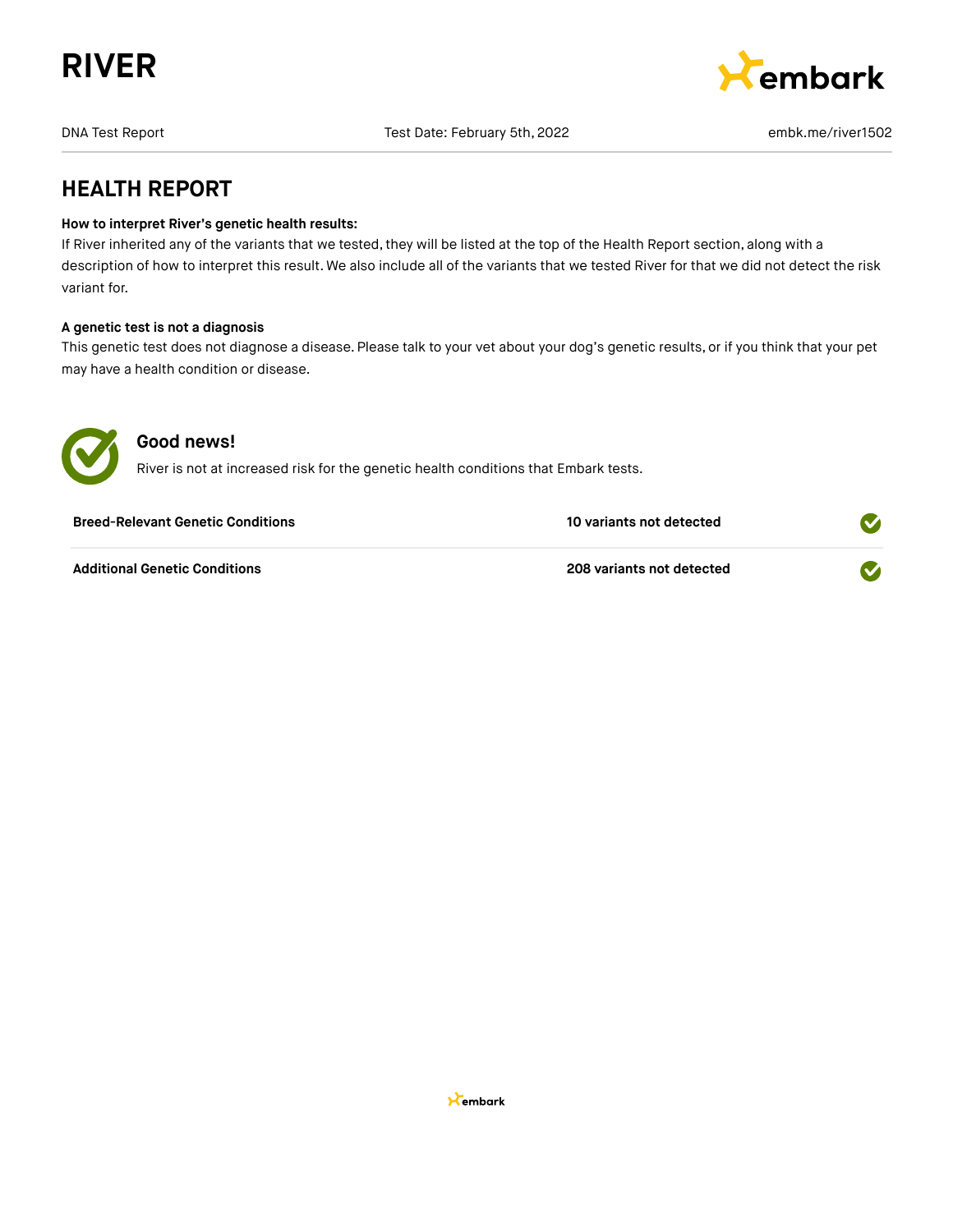



## **BREED-RELEVANT CONDITIONS TESTED**



**River did not have the variants that we tested for, that are relevant to his breed:**

- **Progressive Retinal Atrophy, prcd (PRCD Exon 1)**
- **Golden Retriever Progressive Retinal Atrophy 1, GR-PRA1 (SLC4A3)**
- **Golden Retriever Progressive Retinal Atrophy 2,GR-PRA2 (TTC8)**  $\blacktriangledown$
- **Neuronal Ceroid Lipofuscinosis 5,NCL 5 (CLN5 Exon 4 Deletion,Golden Retriever Variant)**  $\blacktriangledown$
- **Degenerative Myelopathy,DM (SOD1A)**  $\blacktriangledown$
- **Muscular Dystrophy (DMD,Golden Retriever Variant)**  $\blacktriangledown$
- **Congenital Myasthenic Syndrome,CMS (COLQ, Golden Retriever Variant)**  $\blacktriangledown$
- **Dystrophic Epidermolysis Bullosa (COL7A1,Golden Retriever Variant)**  $\boldsymbol{\mathcal{S}}$
- $\bullet$ **Ichthyosis, ICH1 (PNPLA1,Golden Retriever Variant)**
- **Osteogenesis Imperfecta,Brittle Bone Disease (COL1A1,Golden Retriever Variant)**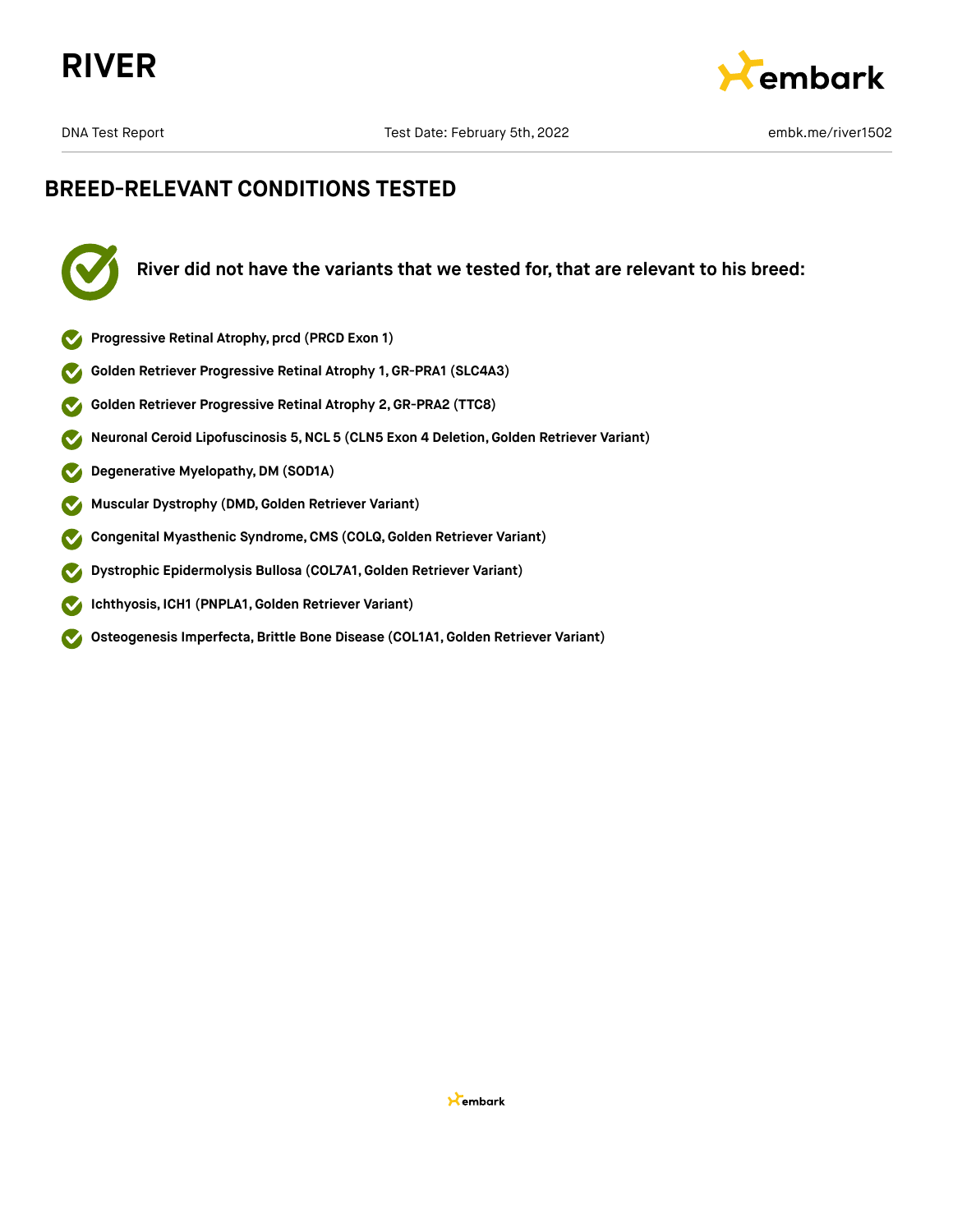





**River did not have the variants that we tested for, in the following conditions that the potential effect on dogs with River's breed may not yet be known.**

- **MDR1 Drug Sensitivity (ABCB1)**
- **P2Y12 Receptor Platelet Disorder (P2Y12)**
- **Factor IX Deficiency, Hemophilia B (F9 Exon 7, Terrier Variant)**
- **Factor IX Deficiency,Hemophilia B (F9 Exon 7, Rhodesian Ridgeback Variant)**
- **Factor VII Deficiency (F7 Exon 5)**  $\bullet$
- **Factor VIII Deficiency, Hemophilia A (F8 Exon 10, Boxer Variant)**
- **Factor VIII Deficiency,Hemophilia A (F8 Exon 11,German Shepherd Variant 1)**
- **Factor VIII Deficiency,Hemophilia A (F8 Exon 1, German Shepherd Variant 2)**
- **Thrombopathia (RASGRP1 Exon 5,Basset Hound Variant)**
- **Thrombopathia (RASGRP1 Exon 8, Landseer Variant)**
- **Thrombopathia (RASGRP1 Exon 5, American Eskimo Dog Variant)**
- **Von Willebrand Disease Type III, Type III vWD (VWF Exon 4, Terrier Variant)**
- **Von Willebrand Disease Type III, Type III vWD (VWF Exon 7, Shetland Sheepdog Variant)**
- **Von Willebrand Disease Type I, Type I vWD (VWF)**
- **Von Willebrand Disease Type II, Type II vWD (VWF, Pointer Variant)**
- **Canine Leukocyte Adhesion Deficiency Type I,CLAD I (ITGB2, Setter Variant)**
- **Canine Leukocyte Adhesion Deficiency Type III, CLAD III (FERMT3,German Shepherd Variant)**
- **Congenital Macrothrombocytopenia (TUBB1 Exon 1, Cairn and Norfolk Terrier Variant)**
- **Canine Elliptocytosis (SPTB Exon 30)**
- **Glanzmann's Thrombasthenia Type I (ITGA2B Exon 13,Great Pyrenees Variant)**
- **Glanzmann's Thrombasthenia Type I (ITGA2B Exon 12,Otterhound Variant)**
- **May-Hegglin Anomaly (MYH9)**
- **Prekallikrein Deficiency (KLKB1 Exon 8)**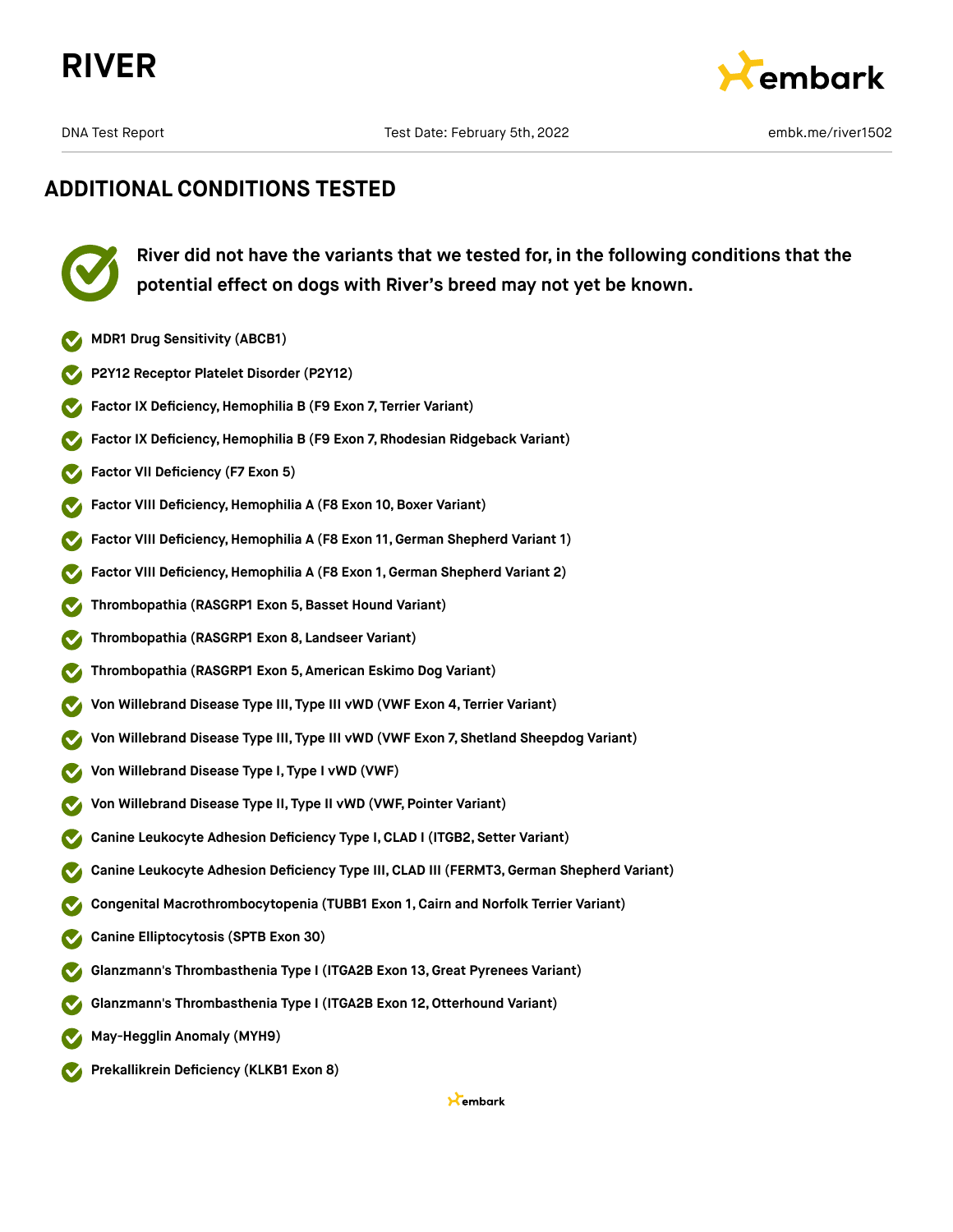# **RIVER**



## **ADDITIONAL CONDITIONS TESTED**

- **Pyruvate Kinase Deficiency (PKLR Exon 7, Pug Variant)**
- **Pyruvate Kinase Deficiency (PKLR Exon 7,Beagle Variant)**
- **Pyruvate Kinase Deficiency (PKLR Exon 10, Terrier Variant)**
- **Trapped Neutrophil Syndrome, TNS (VPS13B)**
- **Ligneous Membranitis, LM (PLG)**
- **Platelet Factor X Receptor Deficiency, Scott Syndrome (TMEM16F)**
- **Methemoglobinemia (CYB5R3)**
- **Bernard-Soulier Syndrome,BSS (GP9,Cocker Spaniel Variant)**
- **Congenital Hypothyroidism (TPO, Tenterfield Terrier Variant)**
- **Congenital Hypothyroidism (TPO, Rat, Toy,Hairless Terrier Variant)**
- **Congenital Dyshormonogenic Hypothyroidism with Goiter (SLC5A5, Shih Tzu Variant)**
- **Complement 3 Deficiency,C3 Deficiency (C3)**
- **Severe Combined Immunodeficiency, SCID (PRKDC, Terrier Variant)**
- **Severe Combined Immunodeficiency, SCID (RAG1, Wetterhoun Variant)**
- **X-linked Severe Combined Immunodeficiency, X-SCID (IL2RG Exon 1, Basset Hound Variant)**
- **X-linked Severe Combined Immunodeficiency, X-SCID (IL2RG,Corgi Variant)**
- **Progressive Retinal Atrophy,rcd1 (PDE6B Exon 21, Irish Setter Variant)**
- **Progressive Retinal Atrophy,rcd3 (PDE6A)**
- **Progressive Retinal Atrophy,CNGA (CNGA1 Exon 9)**
- **Progressive Retinal Atrophy, PRA1 (CNGB1)**
- **Progressive Retinal Atrophy (SAG)**
- **Progressive Retinal Atrophy, crd1 (PDE6B, American Staffordshire Terrier Variant)**
- **Progressive Retinal Atrophy, crd4/cord1 (RPGRIP1)**
- **X-Linked Progressive Retinal Atrophy 1, XL-PRA1 (RPGR)**
- **Progressive Retinal Atrophy, PRA3 (FAM161A)**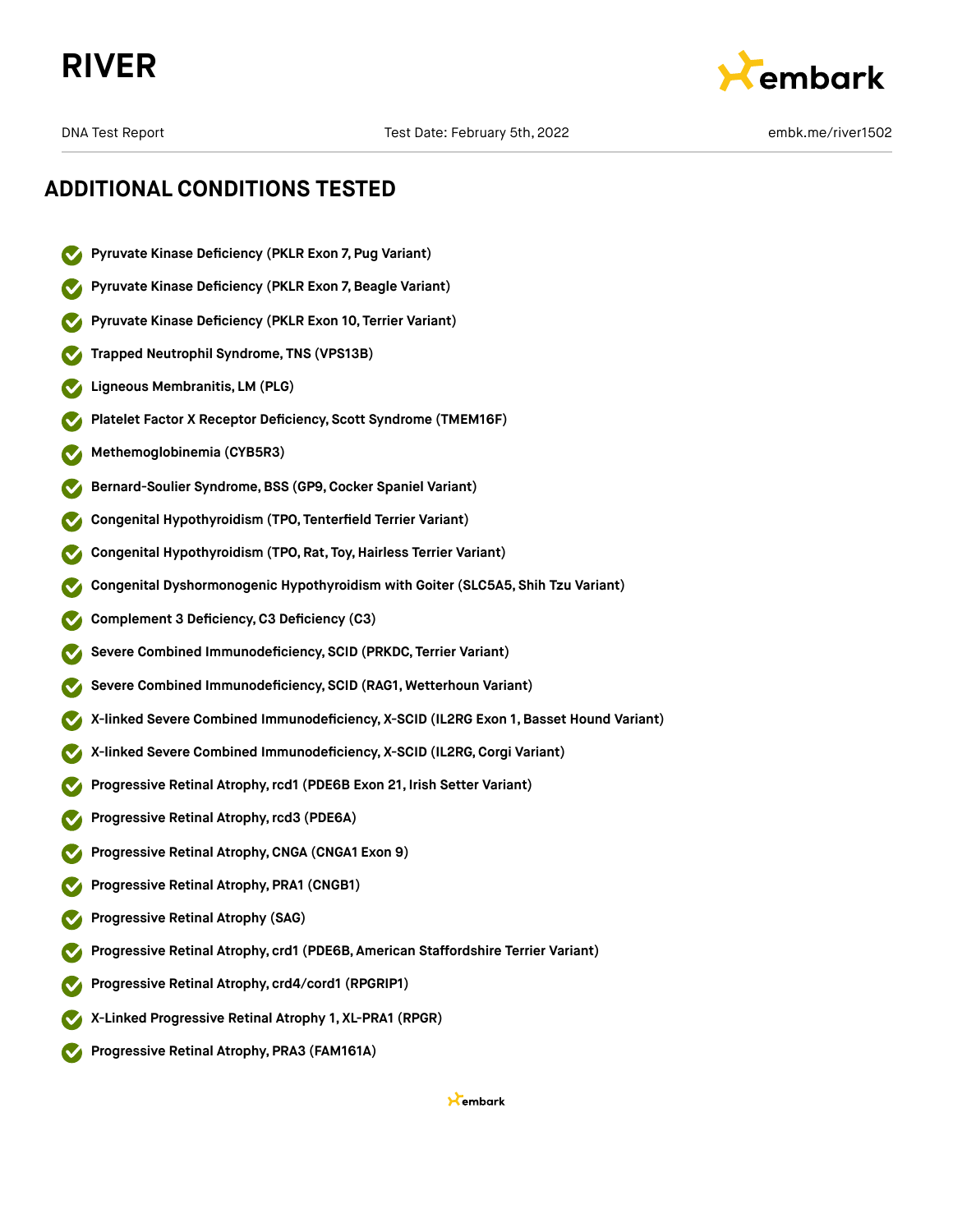



## **ADDITIONAL CONDITIONS TESTED**

- **Collie Eye Anomaly,Choroidal Hypoplasia,CEA (NHEJ1)**
- **Day Blindness,Cone Degeneration, Achromatopsia (CNGB3 Deletion, Alaskan Malamute Variant)**
- **Day Blindness,Cone Degeneration, Achromatopsia (CNGB3 Exon 6,German Shorthaired Pointer Variant)**
- **Achromatopsia (CNGA3 Exon 7,German Shepherd Variant)**
- **Achromatopsia (CNGA3 Exon 7, Labrador Retriever Variant)**
- **Autosomal Dominant Progressive Retinal Atrophy (RHO)**
- **Canine Multifocal Retinopathy, cmr1 (BEST1 Exon 2)**
- **Canine Multifocal Retinopathy, cmr2 (BEST1 Exon 5,Coton de Tulear Variant)**
- **Canine Multifocal Retinopathy, cmr3 (BEST1 Exon 10 Deletion, Finnish and Swedish Lapphund, Lapponian Herder Variant)**
- **Primary Open Angle Glaucoma (ADAMTS10 Exon 9,Norwegian Elkhound Variant)**
- **Primary Open Angle Glaucoma (ADAMTS10 Exon 17, Beagle Variant)**
- **Primary Open Angle Glaucoma (ADAMTS17 Exon 11,Basset Fauve de Bretagne Variant)**
- **Primary Open Angle Glaucoma and Primary Lens Luxation (ADAMTS17 Exon 2,Chinese Shar-Pei Variant)**
- **Goniodysgenesis and Glaucoma, Pectinate Ligament Dysplasia, PLD (OLFM3)**
- **Hereditary Cataracts, Early-Onset Cataracts, Juvenile Cataracts (HSF4 Exon 9, Australian Shepherd Variant)**
- **Primary Lens Luxation (ADAMTS17)**
- **Congenital Stationary Night Blindness (RPE65,Briard Variant)**
- **Congenital Stationary Night Blindness (LRIT3,Beagle Variant)**
- **Macular Corneal Dystrophy, MCD (CHST6)**
- **2,8-Dihydroxyadenine Urolithiasis, 2,8-DHA Urolithiasis (APRT)**
- **Cystinuria Type I-A (SLC3A1,Newfoundland Variant)**
- **Cystinuria Type II-A (SLC3A1, Australian Cattle Dog Variant)**
- **Cystinuria Type II-B (SLC7A9, Miniature Pinscher Variant)**
- **Hyperuricosuria and Hyperuricemia or Urolithiasis, HUU (SLC2A9)**
- **Polycystic Kidney Disease, PKD (PKD1)**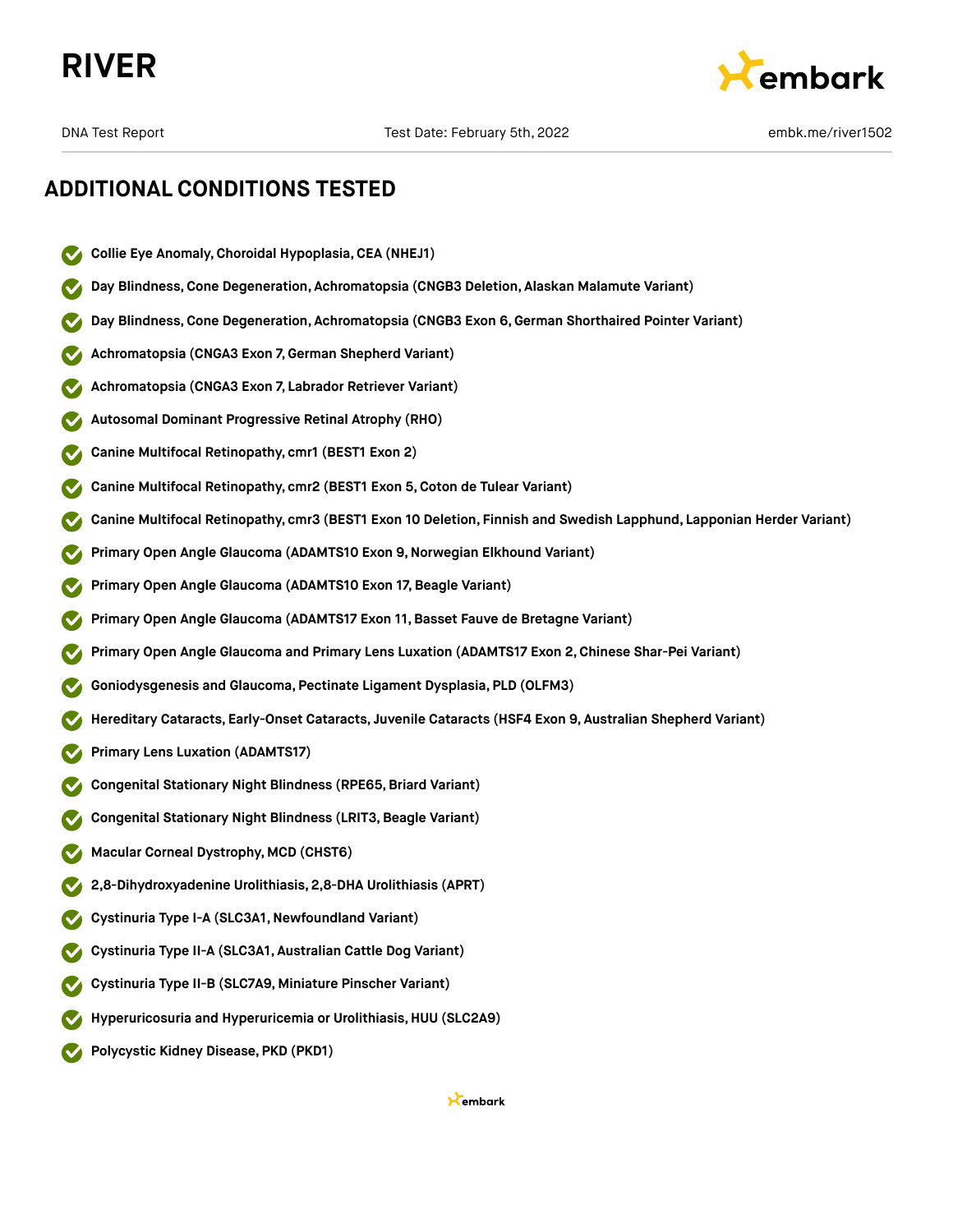



- **Primary Hyperoxaluria (AGXT)**
- **Protein Losing Nephropathy, PLN (NPHS1)**
- **X-Linked Hereditary Nephropathy, XLHN (COL4A5 Exon 35, Samoyed Variant 2)**
- **Autosomal Recessive Hereditary Nephropathy, Familial Nephropathy, ARHN (COL4A4 Exon 30, English Springer Spaniel Variant)**
- **Autosomal Recessive Hereditary Nephropathy, Familial Nephropathy, ARHN (COL4A4 Exon 3,Cocker Spaniel Variant)**
- **Fanconi Syndrome (FAN1,Basenji Variant)**
- **Primary Ciliary Dyskinesia, PCD (CCDC39 Exon 3,Old English Sheepdog Variant)**
- **Primary Ciliary Dyskinesia, PCD (NME5, Alaskan Malamute Variant)**
- **Congenital Keratoconjunctivitis Sicca and Ichthyosiform Dermatosis, Dry Eye Curly Coat Syndrome, CKCSID (FAM83H Exon 5)**
- **X-linked Ectodermal Dysplasia, Anhidrotic Ectodermal Dysplasia, XHED (EDA Intron 8)**
- **Renal Cystadenocarcinoma and Nodular Dermatofibrosis, RCND (FLCN Exon 7)**
- **Canine Fucosidosis (FUCA1)**
- **Glycogen Storage Disease Type II, Pompe's Disease,GSD II (GAA, Finnish and Swedish Lapphund, Lapponian Herder Variant)**
- **Glycogen Storage Disease Type IA, Von Gierke Disease,GSD IA (G6PC, Maltese Variant)**
- **Glycogen Storage Disease Type IIIA,GSD IIIA (AGL,Curly Coated Retriever Variant)**
- **Mucopolysaccharidosis Type IIIA, Sanfilippo Syndrome Type A, MPS IIIA (SGSH Exon 6,Dachshund Variant)**
- **Mucopolysaccharidosis Type IIIA, Sanfilippo Syndrome Type A, MPS IIIA (SGSH Exon 6,New Zealand Huntaway Variant)**
- **Mucopolysaccharidosis Type VII, Sly Syndrome, MPS VII (GUSB Exon 5, Terrier Brasileiro Variant)**
- **Mucopolysaccharidosis Type VII, Sly Syndrome, MPS VII (GUSB Exon 3,German Shepherd Variant)**
- **Glycogen storage disease Type VII, Phosphofructokinase Deficiency, PFK Deficiency (PFKM, Whippet and English Springer Spaniel Variant)**
- **Glycogen storage disease Type VII, Phosphofructokinase Deficiency, PFK Deficiency (PFKM, Wachtelhund Variant)**
- **Lagotto Storage Disease (ATG4D)**
- **Neuronal Ceroid Lipofuscinosis 1,NCL 1 (PPT1 Exon 8,Dachshund Variant 1)**
- **Neuronal Ceroid Lipofuscinosis 2,NCL 2 (TPP1 Exon 4,Dachshund Variant 2)**
- **Neuronal Ceroid Lipofuscinosis,Cerebellar Ataxia,NCL4A (ARSG Exon 2, American Staffordshire Terrier Variant)**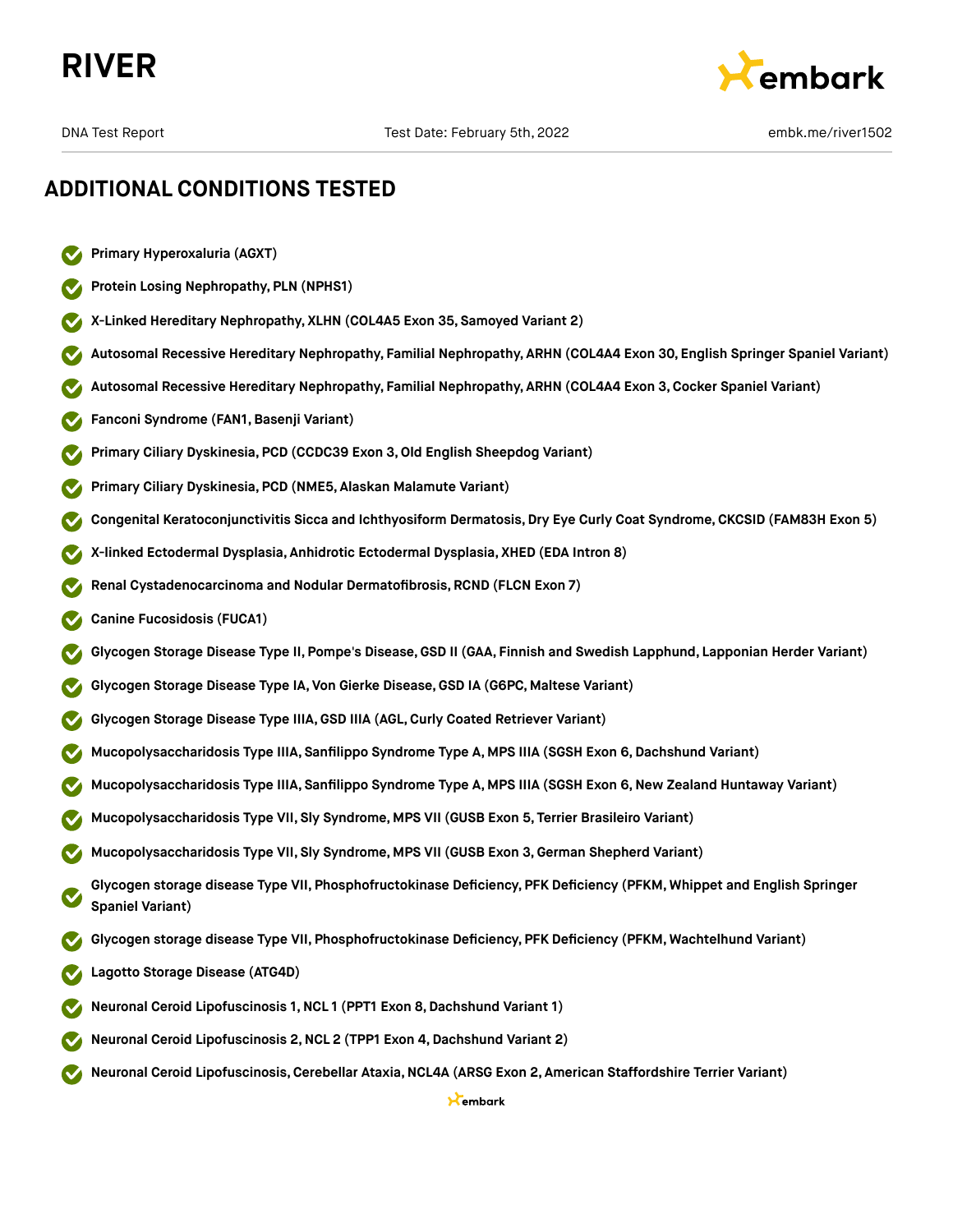



- **Neuronal Ceroid Lipofuscinosis 5,NCL 5 (CLN5 Exon 4 SNP, Border Collie Variant)**
- **Neuronal Ceroid Lipofuscinosis 6,NCL 6 (CLN6 Exon 7, Australian Shepherd Variant)**
- **Neuronal Ceroid Lipofuscinosis 8,NCL 8 (CLN8 Exon 2, English Setter Variant)**
- **Neuronal Ceroid Lipofuscinosis 7,NCL 7 (MFSD8,Chihuahua and Chinese Crested Variant)**
- **Neuronal Ceroid Lipofuscinosis 8,NCL 8 (CLN8, Australian Shepherd Variant)**
- **Neuronal Ceroid Lipofuscinosis 10,NCL 10 (CTSD Exon 5, American Bulldog Variant)**
- **Neuronal Ceroid Lipofuscinosis 8,NCL 8 (CLN8 Insertion, Saluki Variant)**
- **Late-Onset Neuronal Ceroid Lipofuscinosis,NCL 12 (ATP13A2, Australian Cattle Dog Variant)**
- **GM1 Gangliosidosis (GLB1 Exon 15, Shiba Inu Variant)**
- **GM1 Gangliosidosis (GLB1 Exon 15, Alaskan Husky Variant)**
- **GM1 Gangliosidosis (GLB1 Exon 2, Portuguese Water Dog Variant)**
- **GM2 Gangliosidosis (HEXB, Poodle Variant)**
- **GM2 Gangliosidosis (HEXA, Japanese Chin Variant)**
- **Globoid Cell Leukodystrophy, Krabbe disease (GALC Exon 5, Terrier Variant)**
- **Autosomal Recessive Amelogenesis Imperfecta, Familial Enamel Hypoplasia (ENAM Deletion, Italian Greyhound Variant)**
- **Autosomal Recessive Amelogenesis Imperfecta, Familial Enamel Hypoplasia (ENAM SNP, Parson Russell Terrier Variant)**
- **Persistent Mullerian Duct Syndrome, PMDS (AMHR2)**
- **Deafness and Vestibular Syndrome of Dobermans, DVDob, DINGS (MYO7A)**
- **Shar-Pei Autoinflammatory Disease, SPAID, Shar-Pei Fever (MTBP)**
- **Neonatal Interstitial Lung Disease (LAMP3)**
- **Recurrent Inflammatory Pulmonary Disease, RIPD (AKNA, Rough Collie Variant)**
- **Alaskan Husky Encephalopathy, Subacute Necrotizing Encephalomyelopathy (SLC19A3)**
- **Alexander Disease (GFAP)**
- **Cerebellar Abiotrophy,Neonatal Cerebellar Cortical Degeneration,NCCD (SPTBN2,Beagle Variant)**
- **Cerebellar Ataxia, Progressive Early-Onset Cerebellar Ataxia (SEL1L, Finnish Hound Variant)**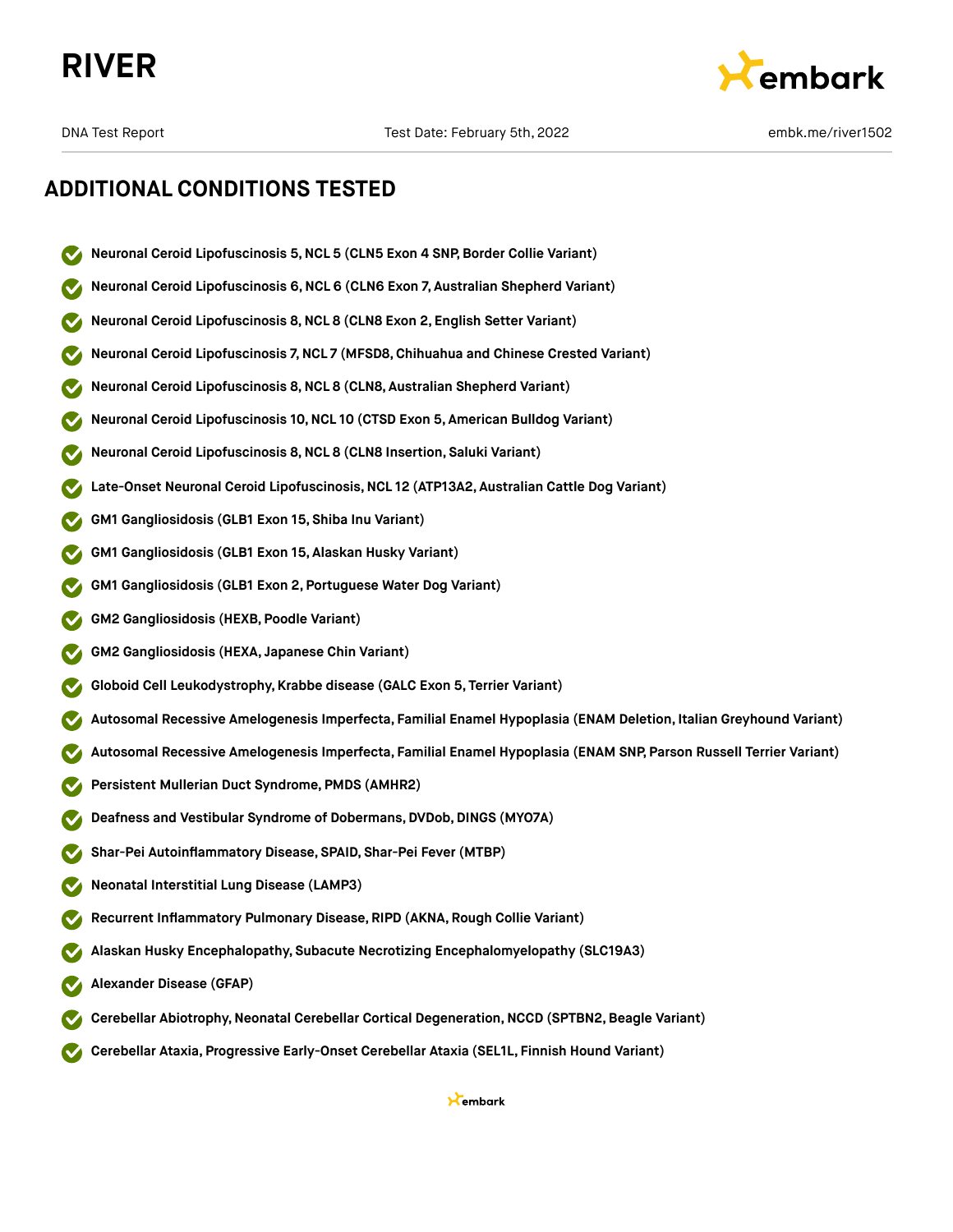



- **Cerebellar Hypoplasia (VLDLR, Eurasier Variant)**
- **Spinocerebellar Ataxia, Late-Onset Ataxia, LoSCA (CAPN1)**
- **Spinocerebellar Ataxia with Myokymia and/or Seizures (KCNJ10)**
- **Hereditary Ataxia,Cerebellar Degeneration (RAB24,Old English Sheepdog and Gordon Setter Variant)**
- **Benign Familial Juvenile Epilepsy, Remitting Focal Epilepsy (LGI2)**
- **Fetal-Onset Neonatal Neuroaxonal Dystrophy (MFN2,Giant Schnauzer Variant)**
- **Hypomyelination and Tremors (FNIP2, Weimaraner Variant)**
- **Shaking Puppy Syndrome, X-linked Generalized Tremor Syndrome (PLP1, English Springer Spaniel Variant)**
- **Neuroaxonal Dystrophy,NAD (TECPR2, Spanish Water Dog Variant)**
- **Neuroaxonal Dystrophy,NAD (VPS11, Rottweiler Variant)**
- **L-2-Hydroxyglutaricaciduria, L2HGA (L2HGDH, Staffordshire Bull Terrier Variant)**
- **Neonatal Encephalopathy with Seizures, NEWS (ATF2)**
- **Alaskan Malamute Polyneuropathy, AMPN (NDRG1 SNP)**
- **Narcolepsy (HCRTR2 Intron 4,Doberman Pinscher Variant)**
- **Narcolepsy (HCRTR2 Intron 6, Labrador Retriever Variant)**
- **Narcolepsy (HCRTR2 Exon 1,Dachshund Variant)**
- **Progressive Neuronal Abiotrophy,Canine Multiple System Degeneration,CMSD (SERAC1 Exon 15, Kerry Blue Terrier Variant)**
- **Progressive Neuronal Abiotrophy,Canine Multiple System Degeneration,CMSD (SERAC1 Exon 4, Chinese Crested Variant)**
- **Juvenile Laryngeal Paralysis and Polyneuropathy, Polyneuropathy with Ocular Abnormalities and Neuronal Vacuolation, POANV (RAB3GAP1, Rottweiler Variant)**
- **Hereditary Sensory Autonomic Neuropathy, Acral Mutilation Syndrome, AMS (GDNF-AS, Spaniel and Pointer Variant)**
- **Sensory Neuropathy (FAM134B,Border Collie Variant)**
- **Juvenile-Onset Polyneuropathy, Leonberger Polyneuropathy 1, LPN1 (LPN1, ARHGEF10)**
- **Juvenile Myoclonic Epilepsy (DIRAS1)**
- **Juvenile-Onset Polyneuropathy, Leonberger Polyneuropathy 2, LPN2 (GJA9)**
- **Spongy Degeneration with Cerebellar Ataxia 1, SDCA1, SeSAME/EAST Syndrome (KCNJ10)**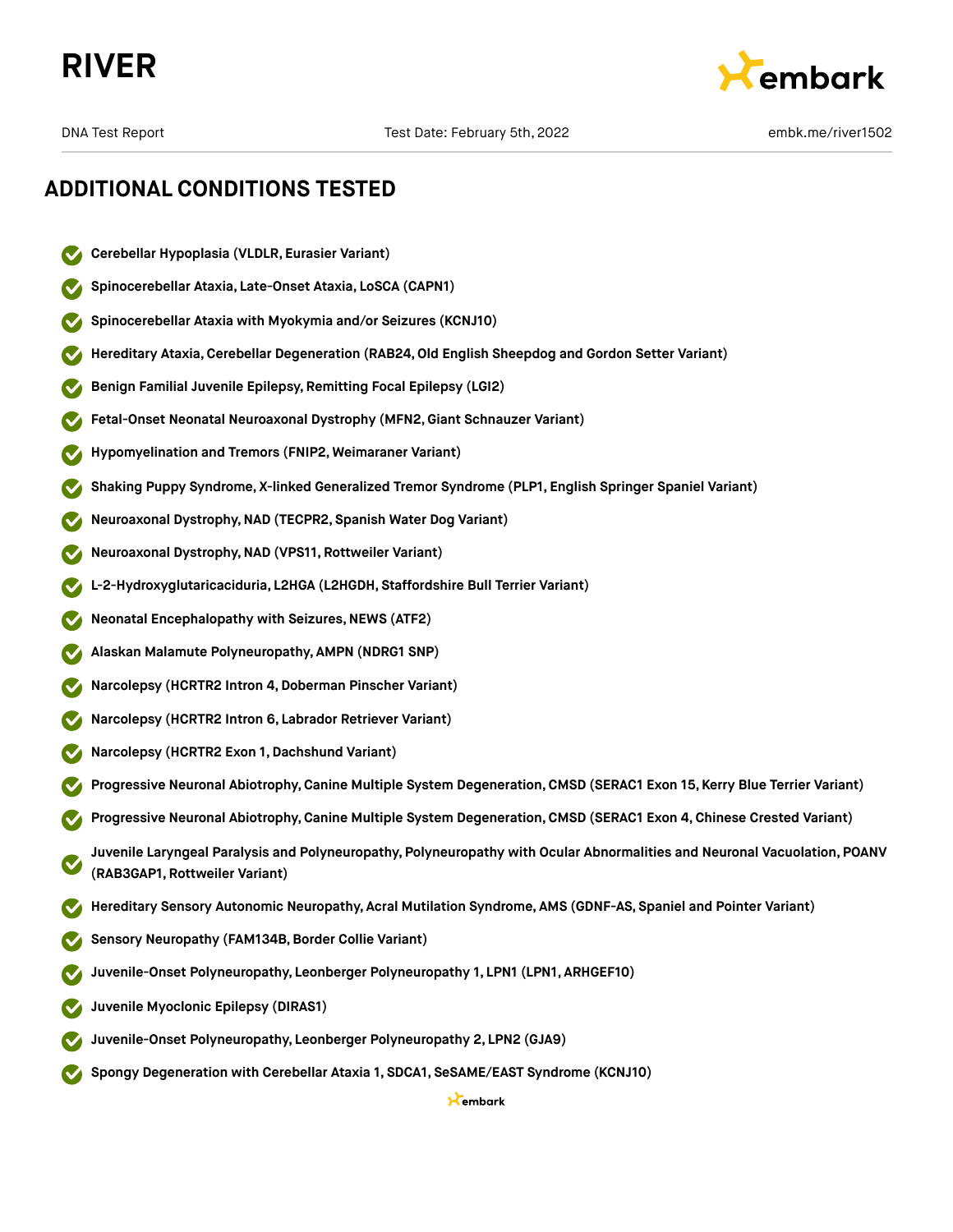



- **Spongy Degeneration with Cerebellar Ataxia 2, SDCA2 (ATP1B2)**
- **Dilated Cardiomyopathy,DCM1 (PDK4,Doberman Pinscher Variant 1)**
- **Dilated Cardiomyopathy, DCM2 (TTN, Doberman Pinscher Variant 2)**
- **Long QT Syndrome (KCNQ1)**
- **Cardiomyopathy and Juvenile Mortality (YARS2)**
- **Muscular Dystrophy (DMD,Cavalier King Charles Spaniel Variant 1)**
- **Limb Girdle Muscular Dystrophy (SGCD,Boston Terrier Variant)**
- **Ullrich-like Congenital Muscular Dystrophy (COL6A3 Exon 10, Labrador Retriever Variant)**
- **Centronuclear Myopathy,CNM (PTPLA)**
- **Exercise-Induced Collapse, EIC (DNM1)**
- **Inherited Myopathy of Great Danes (BIN1)**
- **Myostatin Deficiency,Bully Whippet Syndrome (MSTN)**
- **Myotonia Congenita (CLCN1 Exon 7, Miniature Schnauzer Variant)**
- **Myotonia Congenita (CLCN1 Exon 23, Australian Cattle Dog Variant)**
- **Nemaline Myopathy (NEB, American Bulldog Variant)**
- **Myotubular Myopathy 1, X-linked Myotubular Myopathy, XL-MTM (MTM1, Labrador Retriever Variant)**
- **Inflammatory Myopathy (SLC25A12)**
- **Hypocatalasia, Acatalasemia (CAT)**
- **Pyruvate Dehydrogenase Deficiency (PDP1, Spaniel Variant)**
- **Malignant Hyperthermia (RYR1)**
- **Imerslund-Grasbeck Syndrome, Selective Cobalamin Malabsorption (CUBN Exon 53,Border Collie Variant)**
- **Imerslund-Grasbeck Syndrome, Selective Cobalamin Malabsorption (CUBN Exon 8,Beagle Variant)**
- **Inherited Selected Cobalamin Malabsorption with Proteinuria (CUBN, Komondor Variant)**
- **Lundehund Syndrome (LEPREL1)**
- **Congenital Myasthenic Syndrome,CMS (CHAT,Old Danish Pointing Dog Variant)**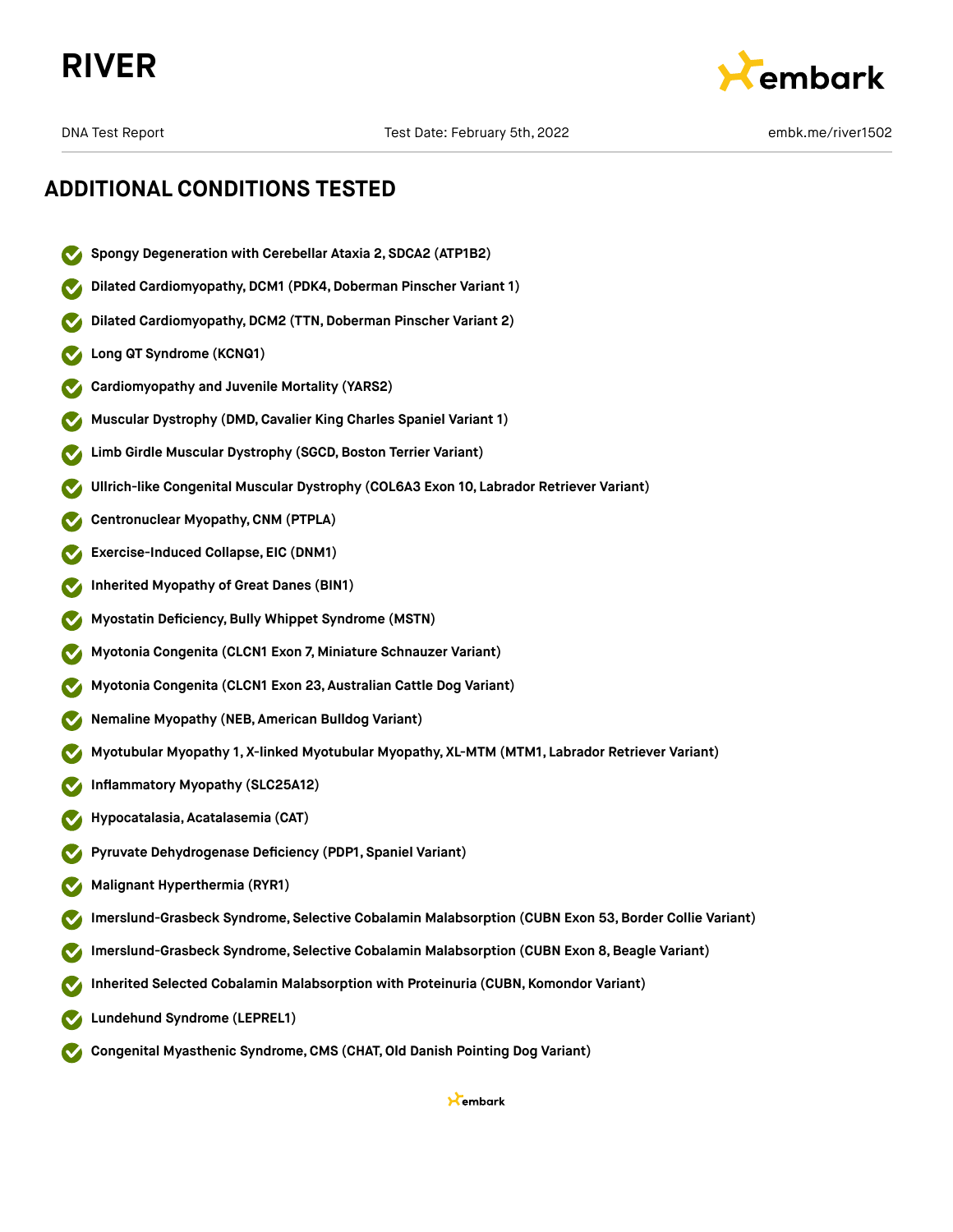



- **Congenital Myasthenic Syndrome,CMS (COLQ, Labrador Retriever Variant)**
- **Congenital Myasthenic Syndrome,CMS (CHRNE, Jack Russell Terrier Variant)**
- **Myasthenia Gravis-Like Syndrome (CHRNE,Heideterrier Variant)**
- **Episodic Falling Syndrome (BCAN)**
- **Paroxysmal Dyskinesia, PxD (PIGN)**
- **Demyelinating Polyneuropathy (SBF2/MTRM13)**
- **Laryngeal Paralysis (RAPGEF6, Miniature Bull Terrier Variant)**
- **Dystrophic Epidermolysis Bullosa (COL7A1,Central Asian Shepherd Dog Variant)**
- **Ectodermal Dysplasia, Skin Fragility Syndrome (PKP1, Chesapeake Bay Retriever Variant)**
- **Ichthyosis, Epidermolytic Hyperkeratosis (KRT10, Terrier Variant)**
- **Ichthyosis (SLC27A4,Great Dane Variant)**
- **Ichthyosis (NIPAL4, American Bulldog Variant)**
- **Focal Non-Epidermolytic Palmoplantar Keratoderma, Pachyonychia Congenita (KRT16,Dogue de Bordeaux Variant)**
- **Hereditary Footpad Hyperkeratosis (FAM83G, Terrier and Kromfohrlander Variant)**
- **Hereditary Footpad Hyperkeratosis (DSG1, Rottweiler Variant)**
- **Hereditary Nasal Parakeratosis,HNPK (SUV39H2)**
- **Musladin-Lueke Syndrome, MLS (ADAMTSL2)**
- **Oculocutaneous Albinism,OCA (SLC45A2, Small Breed Variant)**
- **Bald Thigh Syndrome (IGFBP5)**
- **Lethal Acrodermatitis, LAD (MKLN1)**
- **Ehlers Danlos (ADAMTS2,Doberman Pinscher Variant)**
- **Cleft Lip and/or Cleft Palate (ADAMTS20,Nova Scotia Duck Tolling Retriever Variant)**
- **Hereditary Vitamin D-Resistant Rickets (VDR)**
- **Oculoskeletal Dysplasia 2,Dwarfism-Retinal Dysplasia 2, drd2,OSD2 (COL9A2, Samoyed Variant)**
- **Osteogenesis Imperfecta,Brittle Bone Disease (COL1A2,Beagle Variant)**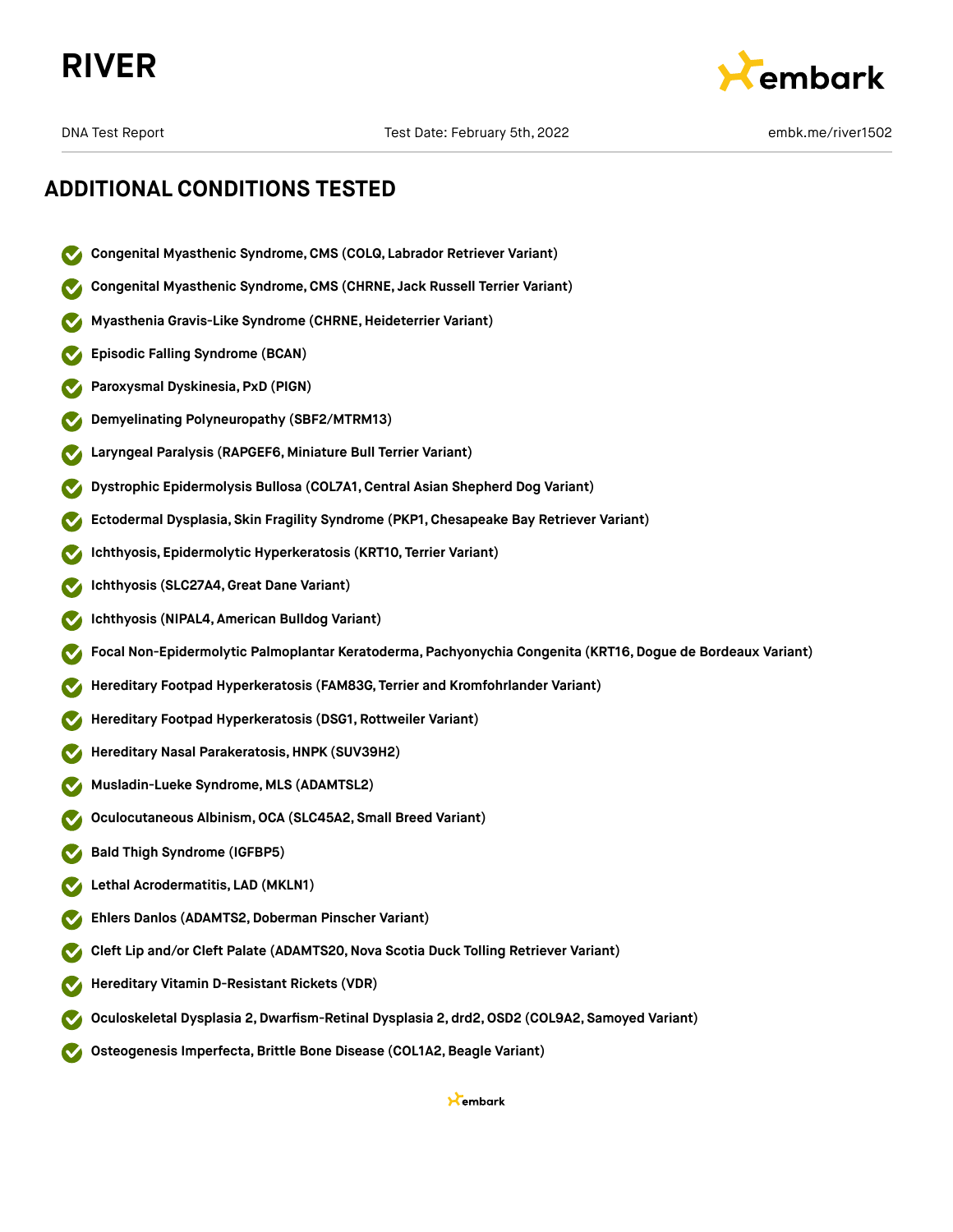



- **Osteogenesis Imperfecta,Brittle Bone Disease (SERPINH1, Dachshund Variant)**  $\boldsymbol{\sigma}$
- **Osteochondrodysplasia, Skeletal Dwarfism (SLC13A1, Poodle Variant)**  $\blacktriangledown$
- **Skeletal Dysplasia 2, SD2 (COL11A2, Labrador Retriever Variant)**  $\blacktriangledown$
- **Craniomandibular Osteopathy,CMO (SLC37A2)**  $\blacktriangledown$
- **Raine Syndrome,Canine Dental Hypomineralization Syndrome (FAM20C)**  $\blacktriangledown$
- **Chondrodystrophy and Intervertebral Disc Disease,CDDY/IVDD, Type I IVDD (FGF4 retrogene CFA12)**  $\blacktriangledown$
- **Chondrodystrophy (ITGA10,Norwegian Elkhound and Karelian Bear Dog Variant)**  $\blacktriangledown$
- **Mucopolysaccharidosis IIIB, Sanfilippo Syndrome Type B, MPS IIIB (NAGLU, Schipperke Variant)**  $\blacktriangledown$